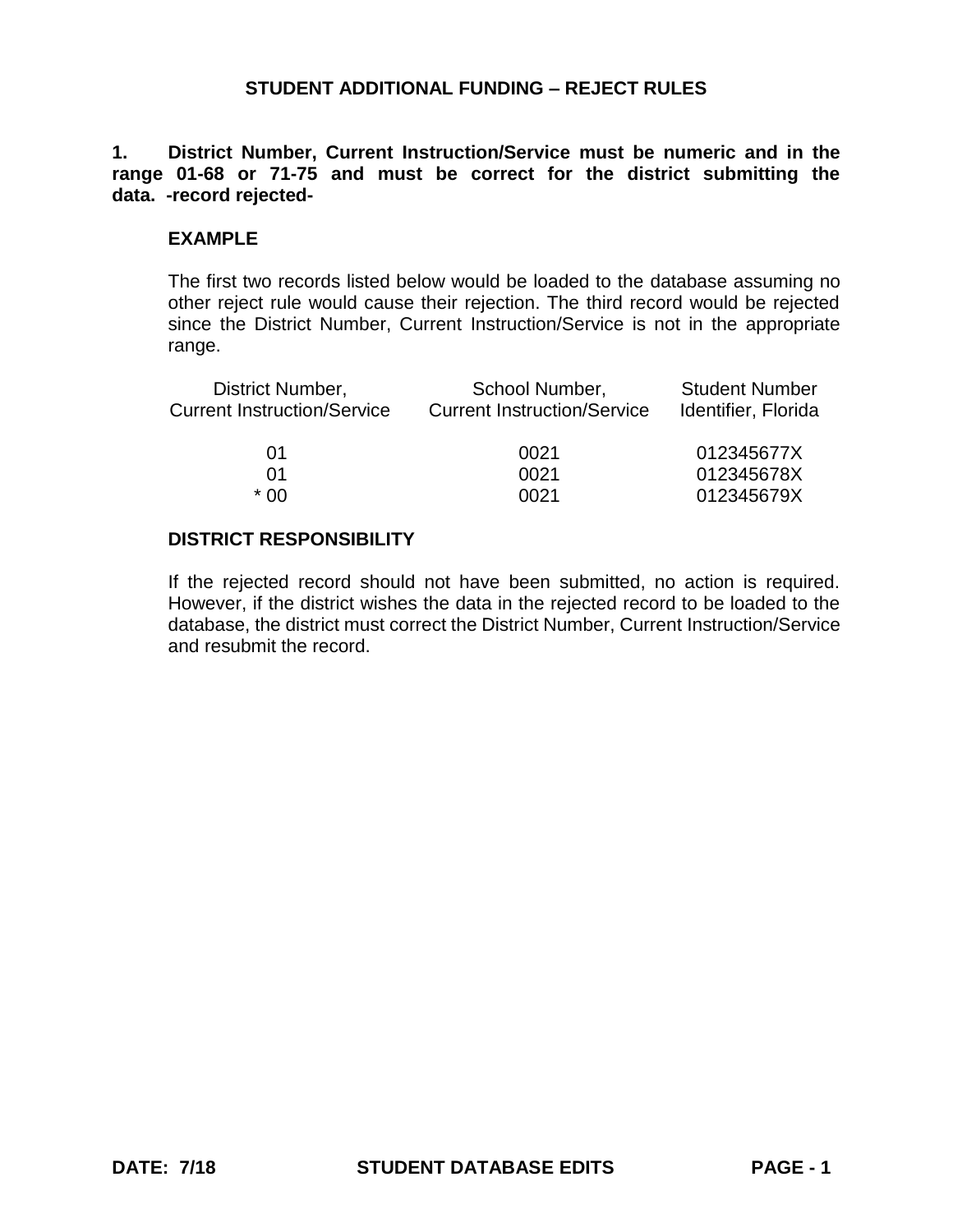# **2. School Number, Current Instruction/Service must be numeric in the range 0001 to 9899, excluding 9001, or it must be N998 or N999. -record rejected-**

### **EXAMPLE**

The first two records listed below would be loaded to the database assuming no other reject rule would cause their rejection. The third record would be rejected because the School Number, Current Instruction/Service is not in the appropriate numerical range. The fourth record would be rejected because the School Number, Current Instruction/Service is not numeric.

| District Number,<br><b>Current Instruction/Service</b> | School Number,<br><b>Current Instruction/Service</b> | <b>Student Number</b><br>Identifier, Florida |
|--------------------------------------------------------|------------------------------------------------------|----------------------------------------------|
| 01                                                     | 0021                                                 | 012345676X                                   |
| 01                                                     | 0021                                                 | 012345677X                                   |
| * 01                                                   | 9999                                                 | 012345678X                                   |
| * በ1                                                   | C <sub>901</sub>                                     | 012346579X                                   |
|                                                        |                                                      |                                              |

### **DISTRICT RESPONSIBILITY**

If the rejected records should not have been submitted, no action is required. However, if the district wishes the data in the rejected records to be loaded to the database, the district must correct the School Number, Current Instruction/Service and resubmit the records.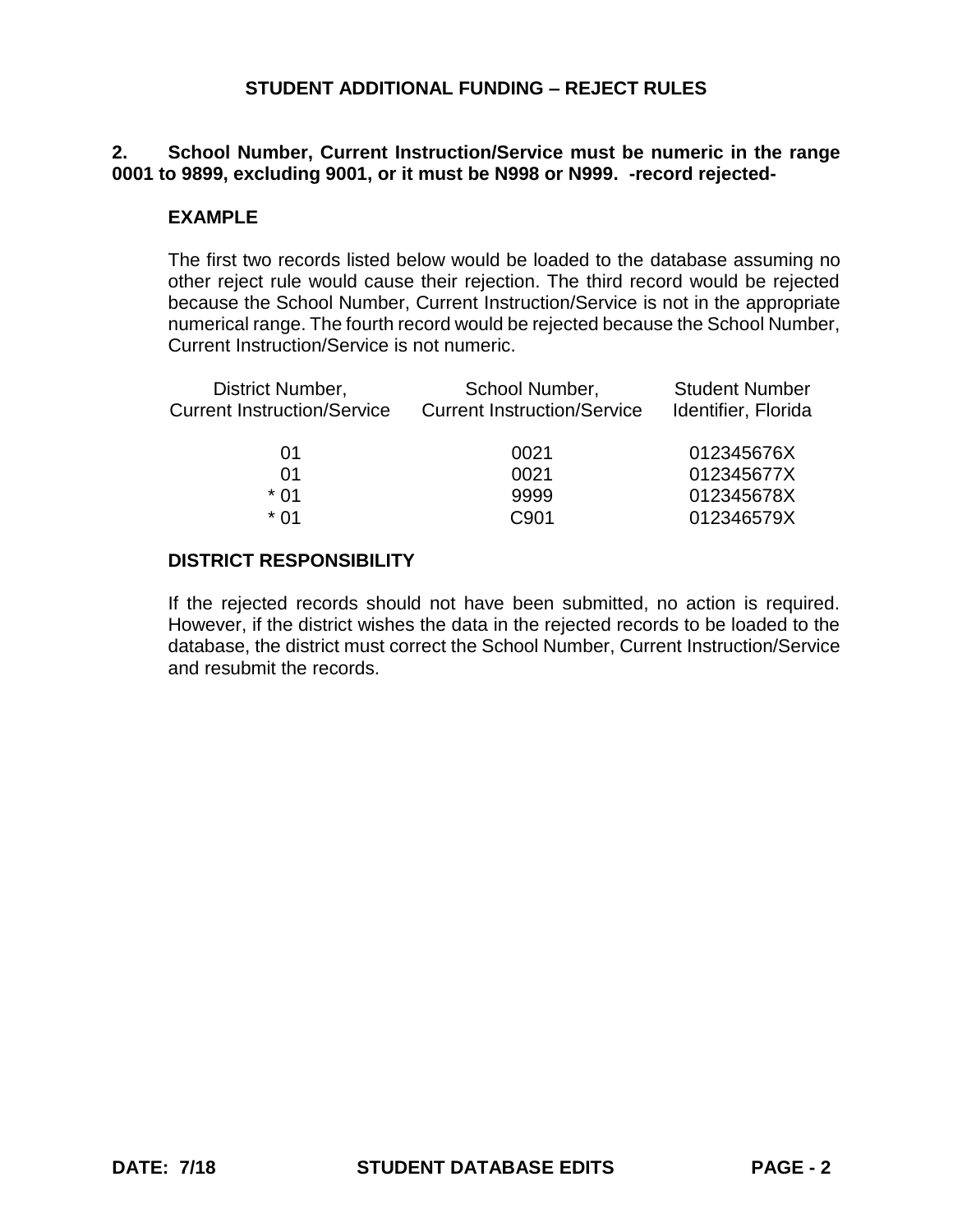**3. The first nine positions of Student Number Identifier, Florida must be numeric. The tenth position of Student Number Identifier, Florida must either be an "X" or numeric. If the tenth position of Student Number Identifier, Florida is numeric, the first two digits must be a valid district number in the range 01-68, 71- 75 or 78-79. If the tenth position of the Student Number Identifier, Florida is an "X", the first three positions may not all be zeroes. -record rejected-**

**Note: For additional information on Student Number Identifier, Florida refer to DOE Information Database Requirements: Volume I -- Automated Student Information System Manual.**

### **EXAMPLE**

The first two records listed below would be loaded to the database assuming no other reject rule would cause their rejection. The third record would be rejected because when the social security number is used as the Student Number Identifier, Florida, the tenth position must be an "X". The fourth record would be rejected because the Student Number Identifier, Florida contains blanks. The fifth record would be rejected because the first two digits are not a valid district number. The sixth record would be rejected because the tenth position contains an "X", and the first three positions are all zeroes.

| District Number,                   | School Number,                     | <b>Student Number</b> |
|------------------------------------|------------------------------------|-----------------------|
| <b>Current Instruction/Service</b> | <b>Current Instruction/Service</b> | Identifier, Florida   |
| 01                                 | 0151                               | 1234567891            |
| 01                                 | 0151                               | 123456789X            |
| $*01$                              | 0151                               | 123456789C            |
| $*01$                              | 0151                               | 123456789             |
| $*01$                              | 0151                               | 0023456791            |
| * 01                               | 0151                               | 000123456X            |
|                                    |                                    |                       |

### **DISTRICT RESPONSIBILITY**

If the rejected records should not have been submitted, no action is required. However, if the district wishes the data in the rejected records to be loaded to the database, the district must correct the Student Number Identifier, Florida and resubmit the records.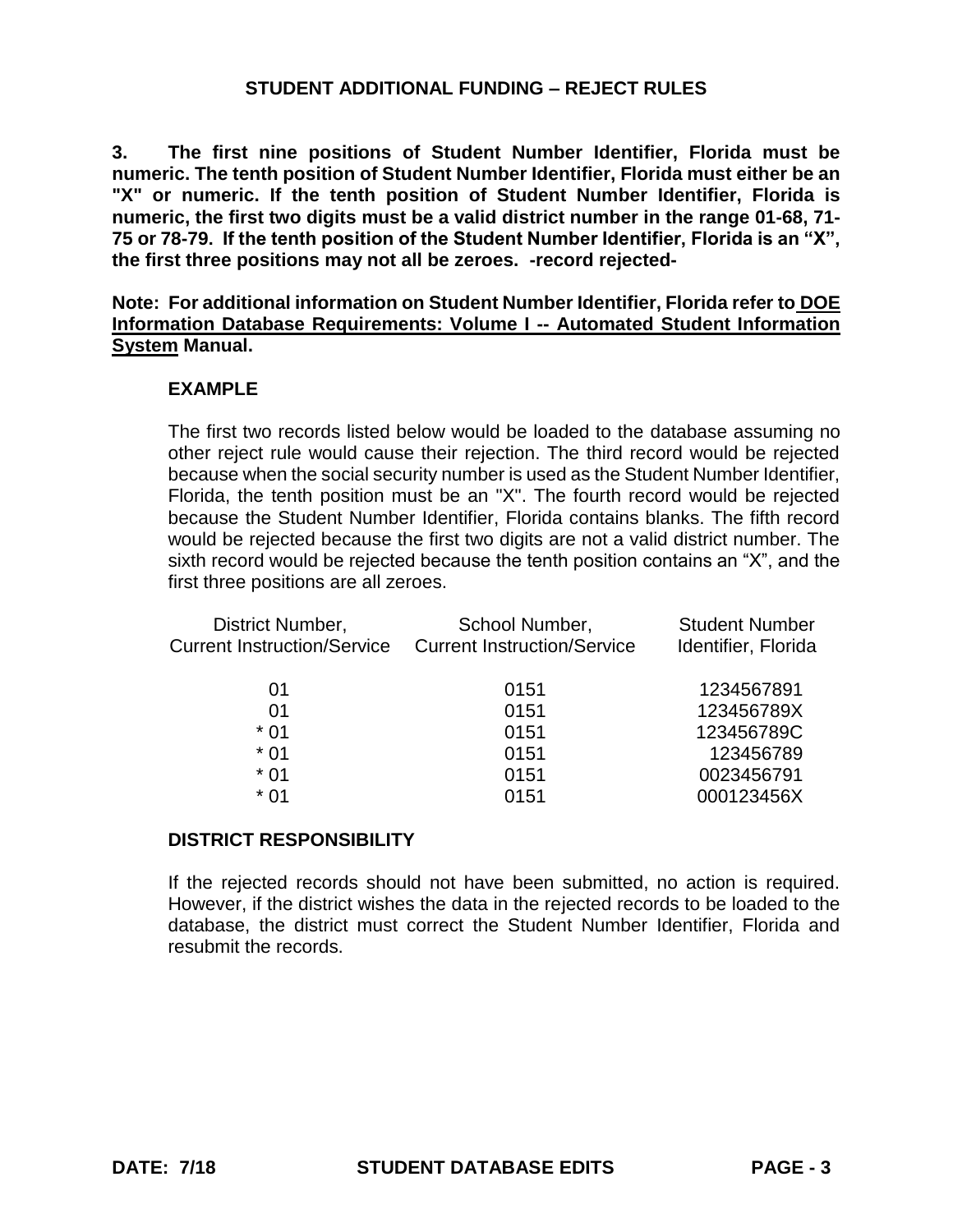# **4. Survey Period Code must be 5 and must be correct for the submission specified by the district. -record rejected-**

# **EXAMPLE**

The Survey Period Code as specified in the transmission JCL or in statements for tape transmission is identified as Survey Period "5". However, records on the transmission have a Survey Period Code "3". All updates, adds or deletes with this inconsistency would be rejected.

### **DISTRICT RESPONSIBILITY**

The district must correct Survey Period Code either on the records coming in or the transmission JCL and all records must be resubmitted.

# **5. School Year must be correct for the submission specified by the district. -record rejected-**

### **EXAMPLE**

The School Year as specified in the transmission JCL or in statements for tape transmission is identified as the valid year for data submission. However, records on the transmission have the previous School Year coded. All updates, adds or deletes with this inconsistency will be rejected.

### **DISTRICT RESPONSIBILITY**

The district must correct School Year either on the records coming in or the transmission JCL and all records must be resubmitted.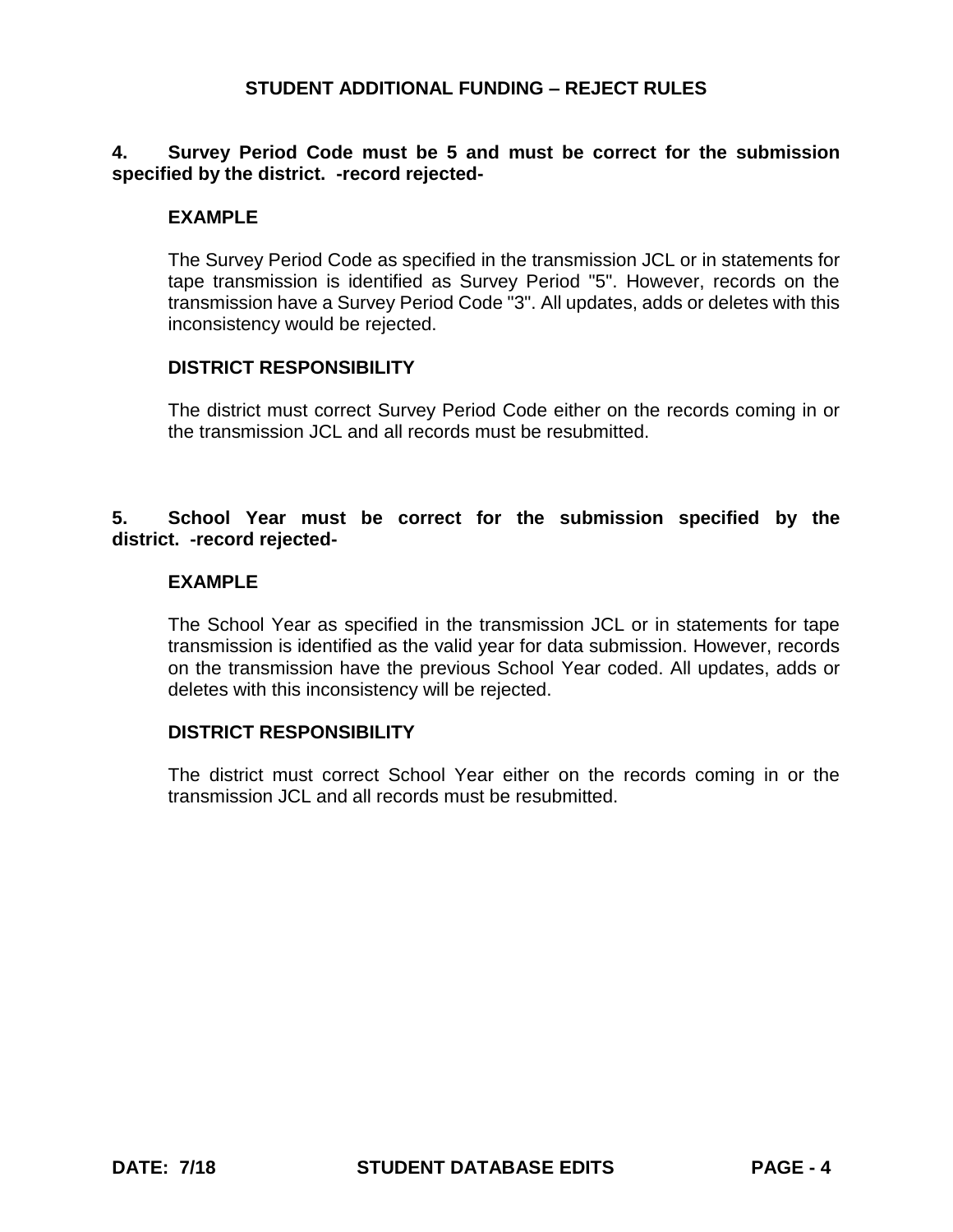**6. The Transaction Code must be A, C or D. For the original transmission, only A is valid. For subsequent batch/update submissions, if A is specified then the record must not already exist on the database; if C or D is specified then the record must exist on the database. -record rejected-**

### **EXAMPLE**

For all original transmissions, the Transaction Code must be "A". An original transaction is the first submission of a record during a survey period. After original transmission of records, changes to the record for elements other than the key elements must be done with a "C" as the Transaction Code. To delete a record, the Transaction Code must be a "D". To change key elements in a batch transaction, the record must FIRST be deleted with a "D" and then added with an "A". Records with an incorrect Transaction Code would be rejected.

### **DISTRICT RESPONSIBILITY**

If the rejected records should not have been submitted, no action is required. However, if the district wishes the data in the rejected records to be loaded to the database, the district must correct the Transaction Code and resubmit the records.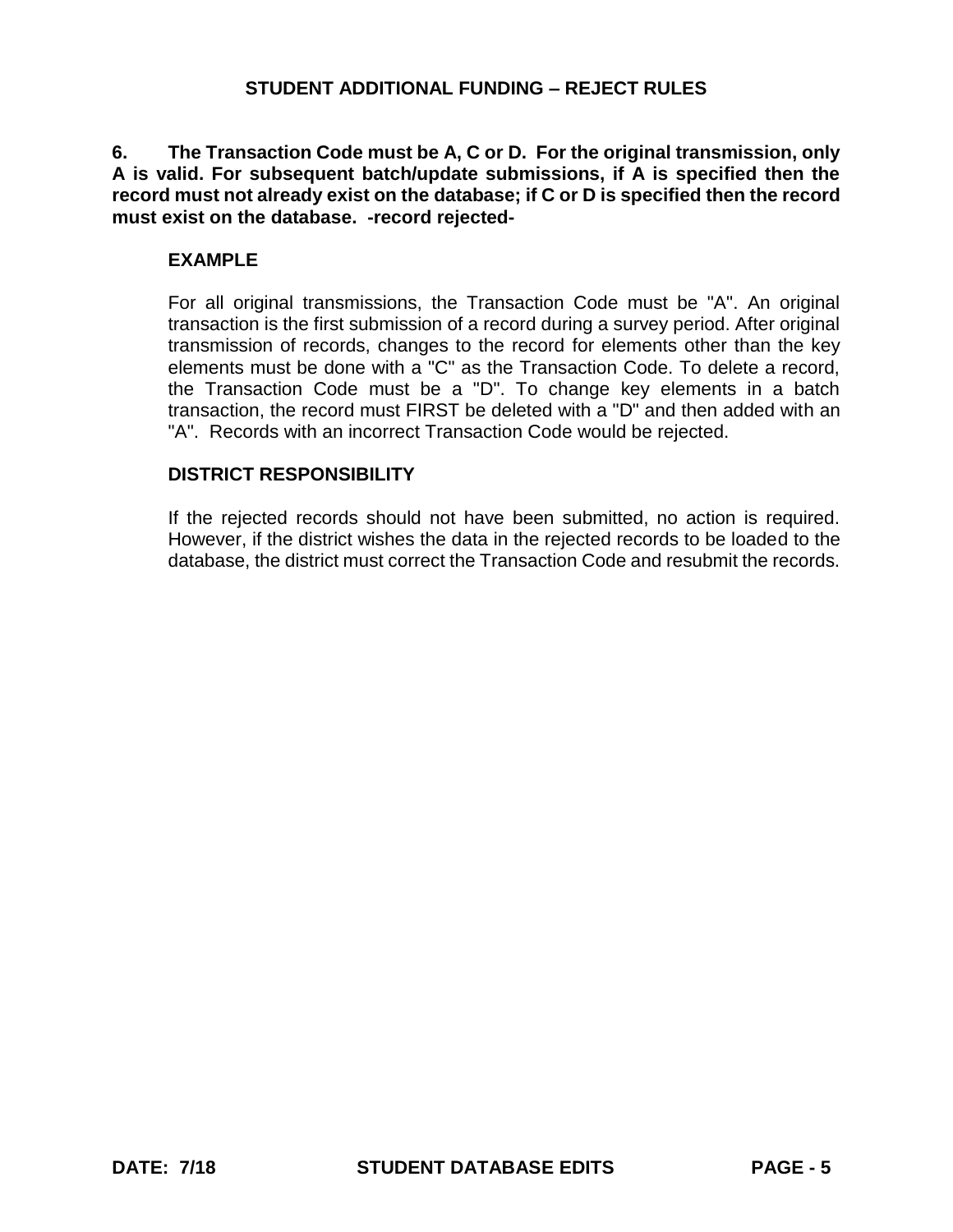**7. FTE Earned, College Entrance Examination Board (CEEB) Advanced Placement Test must be numeric and must equal 0.00, 0.16, 0.32, 0.48, 0.64, 0.80, 0.96, 1.12, 1.28, 1.44, 1.60, 1.76, 1.92, 2.08, 2.24 or 2.40. -record rejected-**

### **NOTE: Two decimal places assumed.**

### **EXAMPLE**

The first and fourth records listed below would be loaded to the database assuming no other reject rule would cause their rejection. The second and third records listed below would be rejected. The second record would be rejected because FTE Earned, CEEB Advanced Placement Test is not numeric. The third record would be rejected because FTE Earned, CEEB Advanced Placement Test is not valid.

| District Number,<br><b>Current Instruction/Service</b> | <b>Student Number</b><br>Identifier, Florida | FIE Earned,<br><b>CEEB Advanced</b><br><b>Placement Test</b> |
|--------------------------------------------------------|----------------------------------------------|--------------------------------------------------------------|
| 30                                                     | 301234567X                                   | 032                                                          |
| $*30$                                                  | 301234568X                                   | 777                                                          |
| $*30$                                                  | 301234569X                                   | 480                                                          |
| 30                                                     | 302356789X                                   | 000                                                          |
|                                                        |                                              |                                                              |

### **DISTRICT RESPONSIBILITY**

If the rejected records should not have been submitted, no action is required. However, if the district wishes the data in the rejected records to be loaded to the database, the district must correct the FTE Earned, CEEB Advanced Placement Test and resubmit the records.

FTE Earned,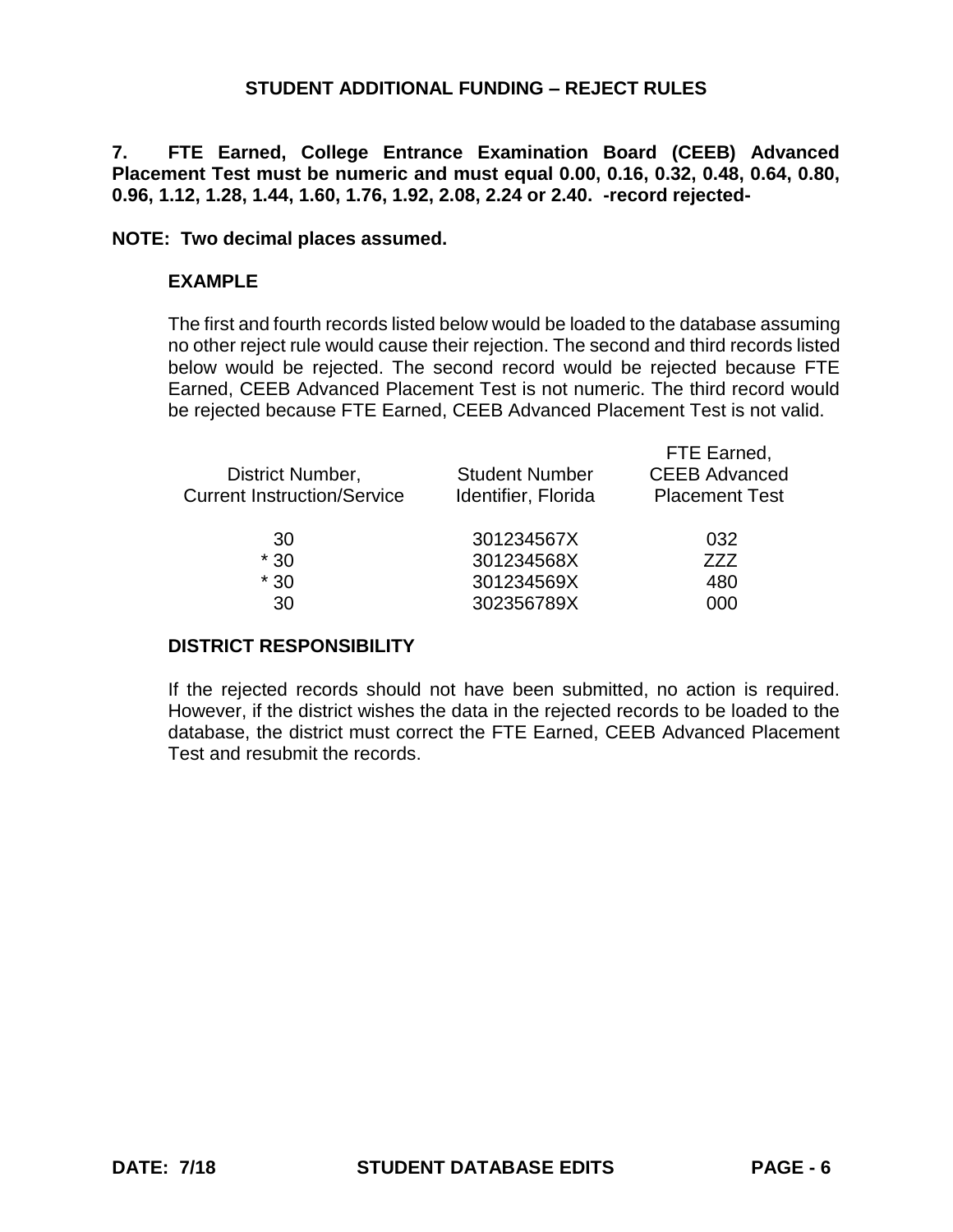**8. The Student Number Identifier, Local may be any combination of letters, numbers and blanks. (All blanks are allowable.) It must be left-justified with trailing blanks. -record rejected-**

### **EXAMPLE**

The first three records listed below would be loaded to the database assuming no other edit would cause their rejection. The fourth record would be rejected because the Student Number Identifier, Local contains a symbol (@). The fifth record would be rejected because it is right-justified rather than left-justified.

| <b>District</b>            | <b>Student</b> |
|----------------------------|----------------|
| Number,                    | <b>Number</b>  |
| Current                    | Identifier,    |
| <b>Instruction/Service</b> | Local          |
|                            |                |
| 01                         | 0123456789     |
| 01                         | ABC123DEF9     |
| 01                         | 3001 28K       |
| 01                         | 2121@xyz       |
|                            | 123456         |

### **DISTRICT RESPONSIBILITY**

If the rejected records should not have been submitted, no action is required. However, if the district wishes the data in the rejected records to be loaded to the database, the district must correct the Student Number Identifier, Local and resubmit the records.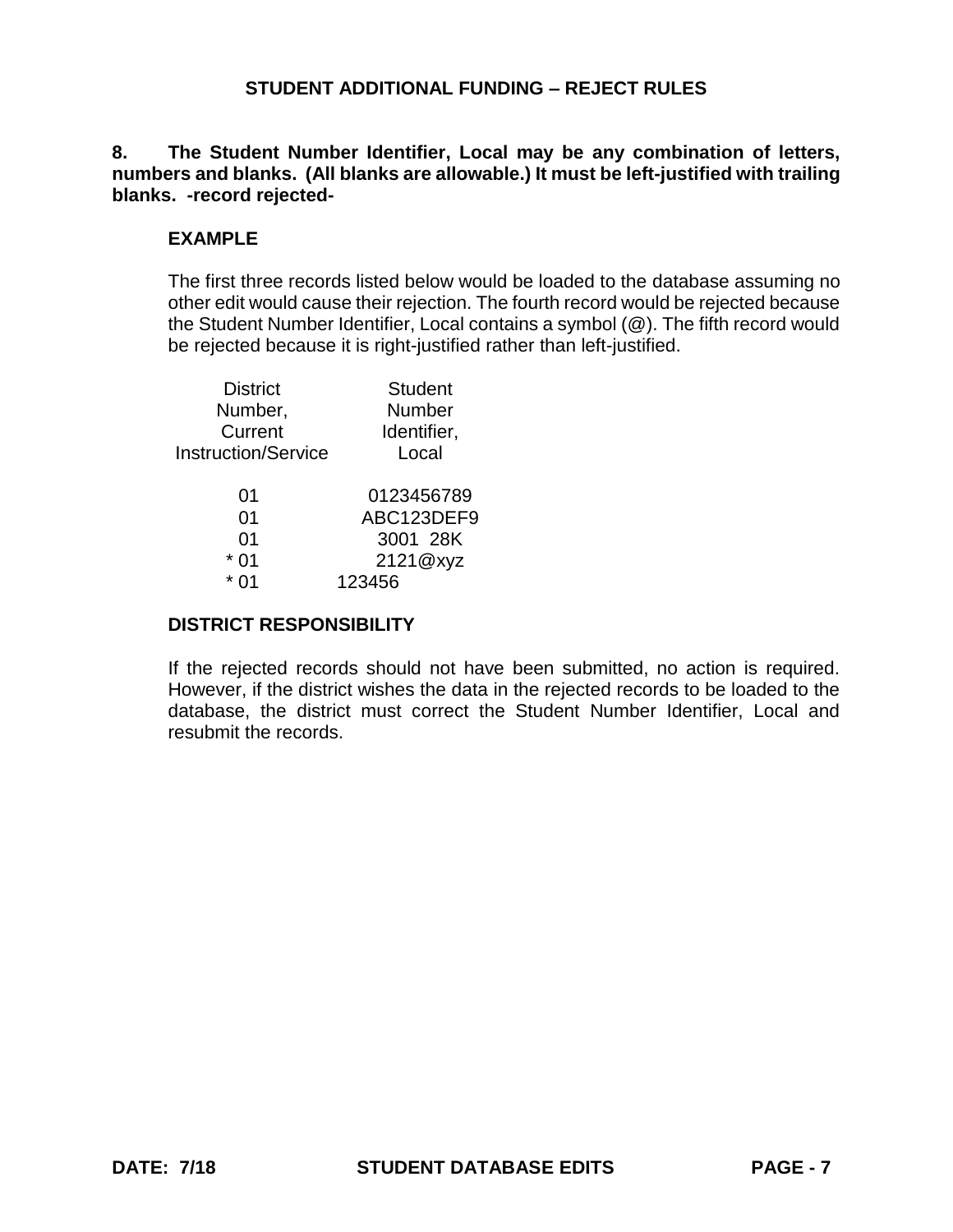# **9. FTE Earned, International Baccalaureate Diploma must be 0.00 or 0.30. -record rejected-**

#### **Note: Two decimal places assumed.**

### **EXAMPLE**

The first two records listed below would be loaded to the database assuming no other reject rule would cause their rejection. The last record would be rejected because FTE Earned, International Baccalaureate Diploma is not 0.00 or 0.30.

| Student Number,<br>Identifier, Florida | FTE Earned,<br>International<br><b>Baccalaureate Diploma</b> |
|----------------------------------------|--------------------------------------------------------------|
| 351234567X                             | 030                                                          |
| 351234568X                             | 000                                                          |
| 351234569X                             | 050                                                          |
|                                        |                                                              |

#### **DISTRICT RESPONSIBILITY**

If the rejected record should not have been submitted, no action is required. However, if the district wishes the data in the rejected record to be loaded to the database, the district must correct the FTE Earned, International Baccalaureate Diploma and resubmit the record.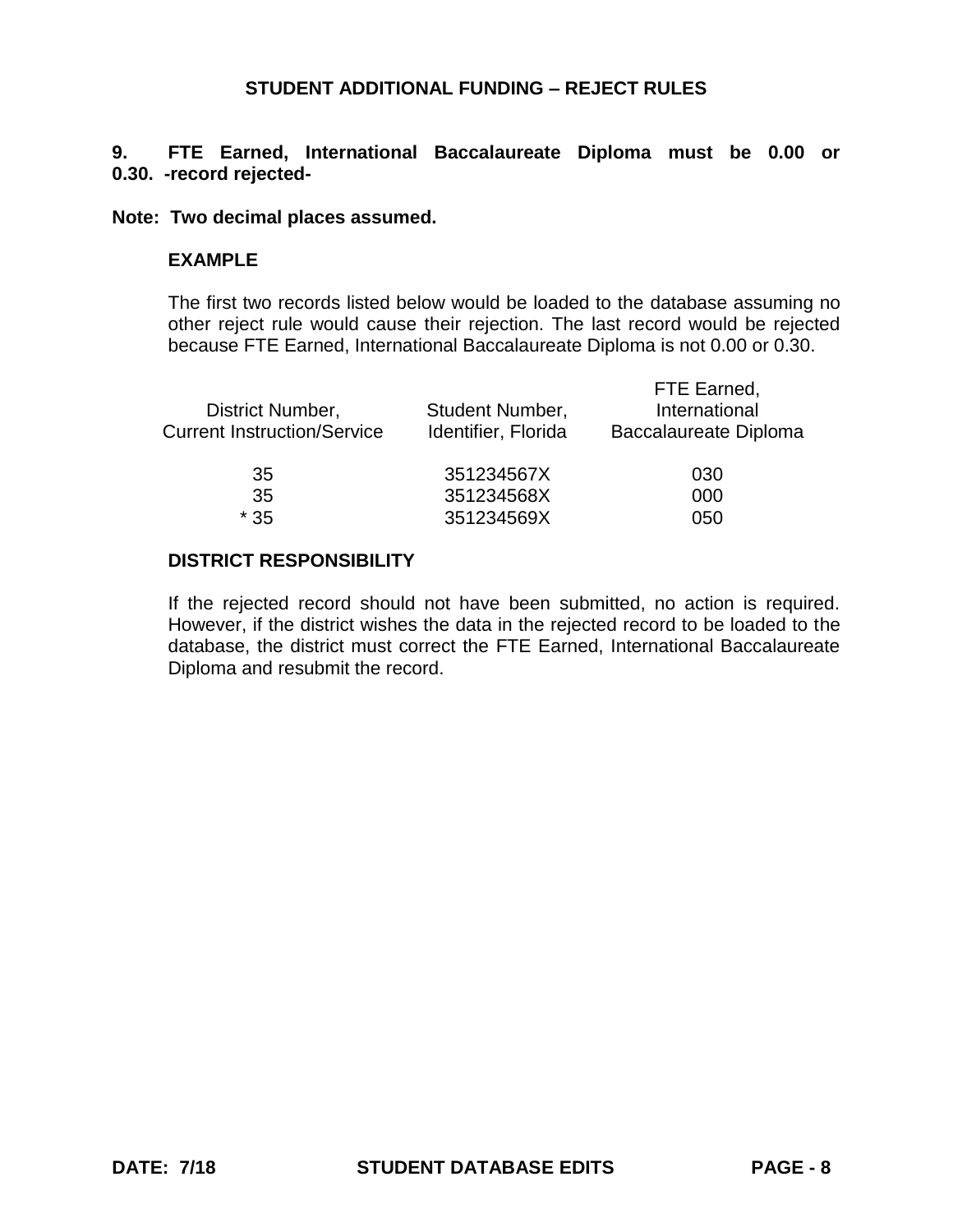## **10. FTE Earned, International Baccalaureate Score must be numeric and must equal 0.00, 0.16, 0.32, 0.48, 0.64, 0.80, 0.96, or 1.12. -record rejected-**

#### **Note: Two decimal places assumed.**

### **EXAMPLE**

The first two records listed below would be loaded to the database assuming no other reject rule would cause their rejection. The last record would be rejected because FTE Earned, International Baccalaureate Score is not valid.

| District Number,<br><b>Current Instruction/Service</b> | Student Number,<br>Identifier, Florida | FTE Earned,<br>International<br><b>Baccalaureate Score</b> |
|--------------------------------------------------------|----------------------------------------|------------------------------------------------------------|
| 35                                                     | 351234567X                             | 112                                                        |
| 35                                                     | 351234568X                             | 000                                                        |
| $*35$                                                  | 351234569X                             | 320                                                        |
|                                                        |                                        |                                                            |

### **DISTRICT RESPONSIBILITY**

If the rejected record should not have been submitted, no action is required. However, if the district wishes the data in the rejected record to be loaded to the database, the district must correct the FTE Earned, International Baccalaureate Score and resubmit the record.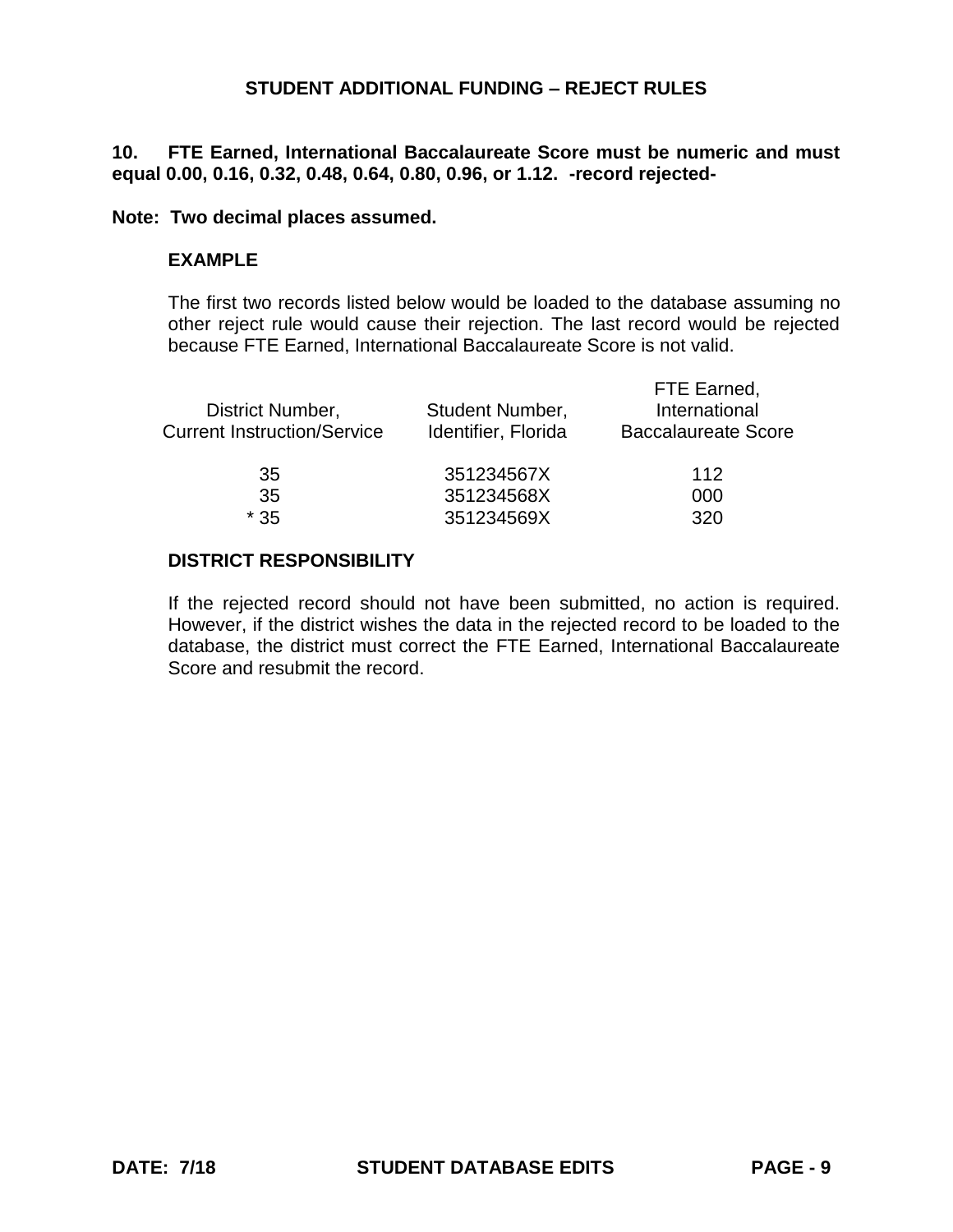**11. The School Number, Current Instruction/Service must exist on the Master School Identification File as a valid school number in the district of Instruction/Service. -record rejected-**

### **EXAMPLE**

The record listed below would be rejected because the School Number, Current Instruction/Service is not valid on the Master School Identification File for the District Number, Current Instruction/Service.

| District Number,                   | School Number,                     | <b>Student Number</b> |
|------------------------------------|------------------------------------|-----------------------|
| <b>Current Instruction/Service</b> | <b>Current Instruction/Service</b> | Identifier, Florida   |
| * በ1                               | 0351                               | 012345678X            |

### **DISTRICT RESPONSIBILITY**

If the rejected record should not have been submitted, no action is required. However, if the district wishes the data in the rejected record to be loaded to the database, the district must correct the School Number, Current Instruction/Service and resubmit the record.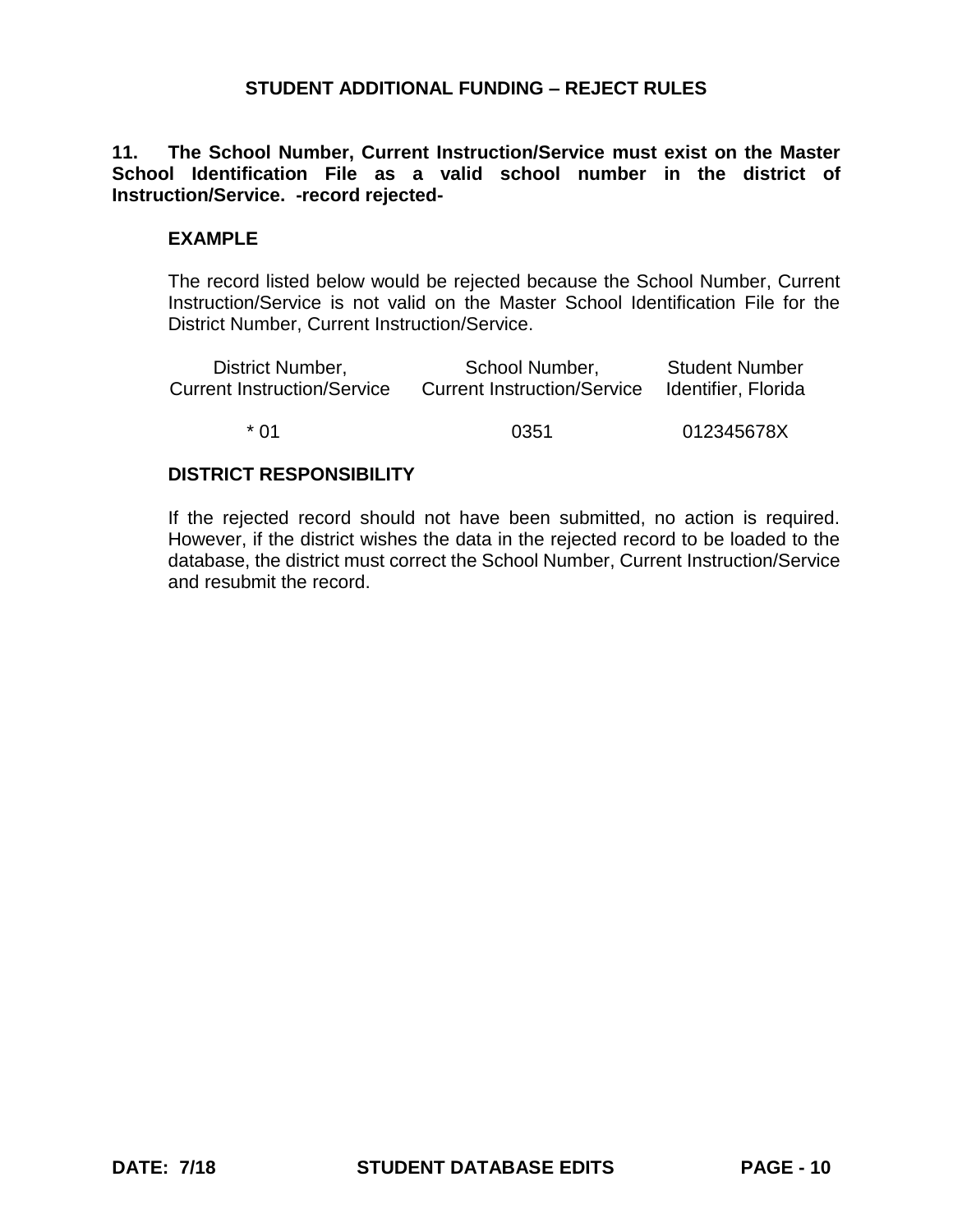# **12. FTE Earned, Advance International Certificate of Education Diploma must be 0.00 or 0.30. -record rejected-**

#### **Note: Two decimal places assumed.**

### **EXAMPLE**

The first two records listed below would be loaded to the database assuming no other reject rule would cause their rejection. The last record would be rejected because FTE Earned, Advance International Certificate of Education Diploma is not 0.00 or 0.30.

| Student Number,<br>Identifier, Florida | FTE Earned, Advanced<br><b>International Certificate</b><br>Of Education Diploma |
|----------------------------------------|----------------------------------------------------------------------------------|
| 351234567X<br>351234568X<br>351234569X | 030<br>000<br>050                                                                |
|                                        |                                                                                  |

#### **DISTRICT RESPONSIBILITY**

If the rejected record should not have been submitted, no action is required. However, if the district wishes the data in the rejected record to be loaded to the database, the district must correct the FTE Earned, Advance International Certificate of Education Diploma and resubmit the record.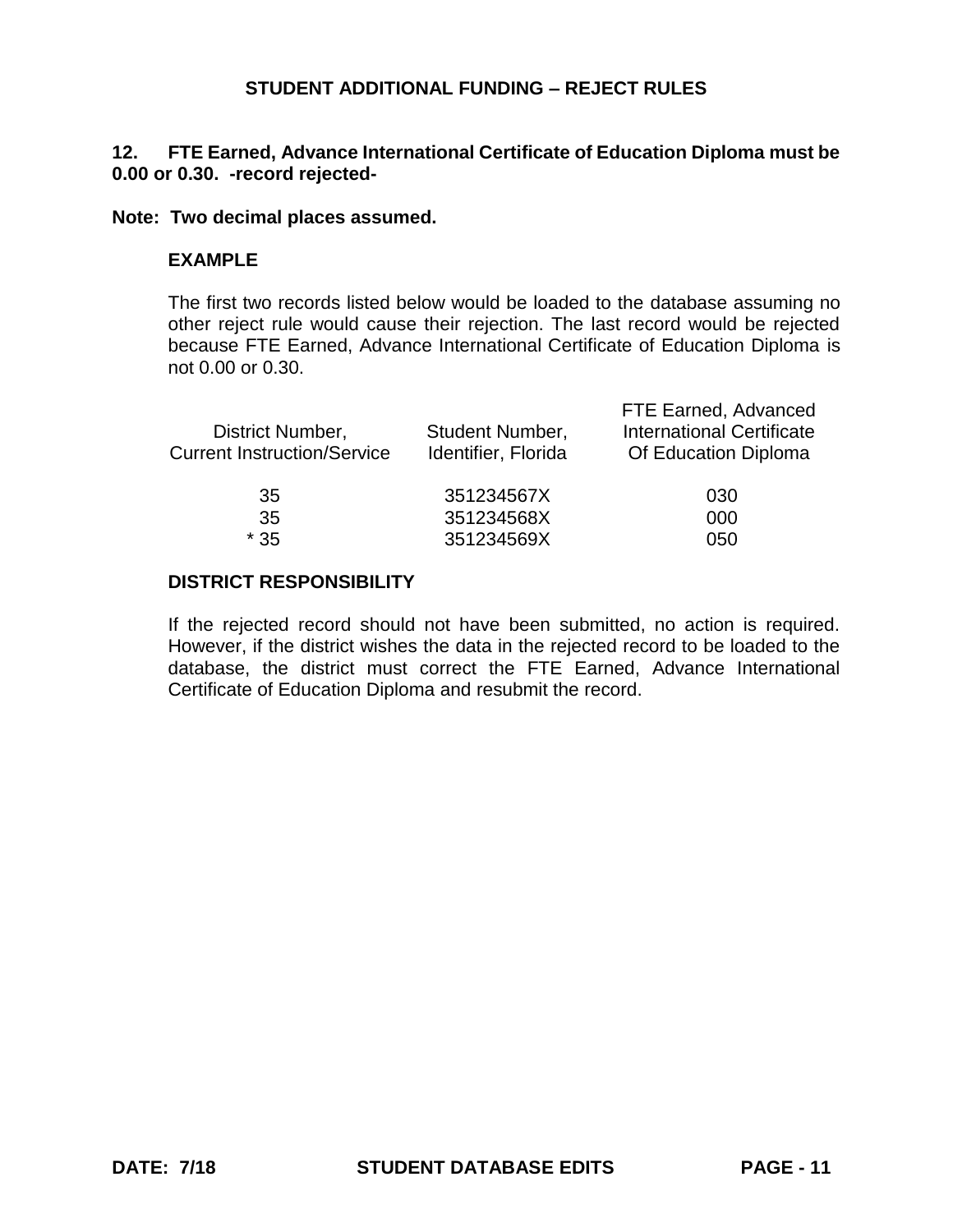**13. FTE Earned, Advanced International Certificate of Education Score must be 0.00, 0.08, 0.16, 0.24, 0.32, 0.40, 0.48, 0.56, 0.64, 0.72, 0.80, 0.88, 0.96, 1.04, or 1.12. -record rejected-**

#### **Note: Two decimal places assumed.**

### **EXAMPLE**

The first two records listed below would be loaded to the database assuming no other reject rule would cause their rejection. The last record would be rejected because FTE Earned, Advance International Certificate of Education Score is not valid.

| District Number,<br><b>Current Instruction/Service</b> | Student Number,<br>Identifier, Florida | FTE Earned, Advanced<br><b>International Certificate</b><br><b>Of Education Score</b> |
|--------------------------------------------------------|----------------------------------------|---------------------------------------------------------------------------------------|
| 35                                                     | 351234567X                             | 104                                                                                   |
| 35                                                     | 351234568X                             | 000                                                                                   |
| $*35$                                                  | 351234569X                             | 122                                                                                   |

### **DISTRICT RESPONSIBILITY**

If the rejected record should not have been submitted, no action is required. However, if the district wishes the data in the rejected record to be loaded to the database, the district must correct the FTE Earned, Advance International Certificate of Education Score and resubmit the record.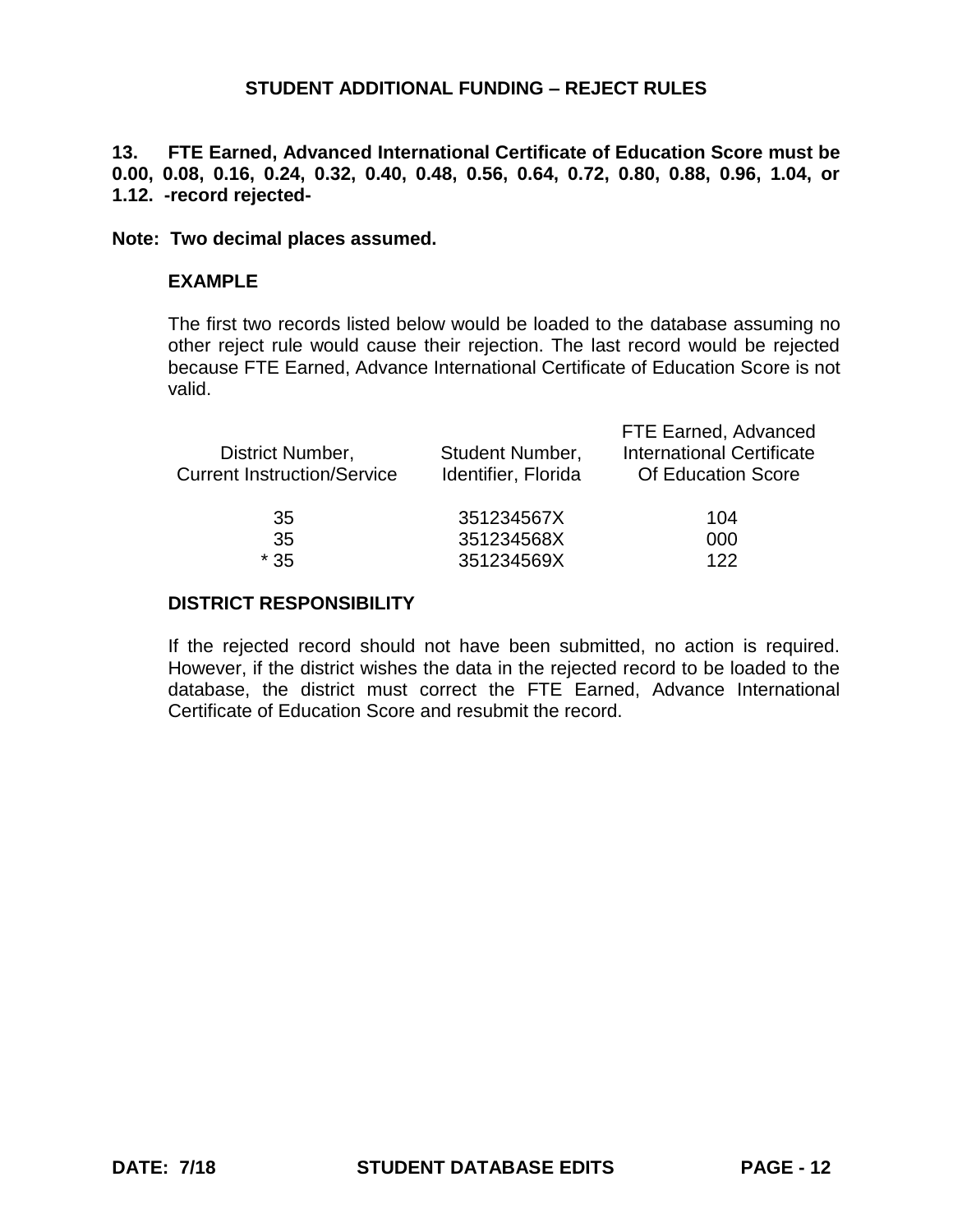# **15. FTE Earned, Early Graduates must be numeric and must be equal to 0.0000, 0.2500, or 0.5000. -record rejected-**

### **NOTE: Four decimal places assumed.**

# **EXAMPLE**

The first and second records listed below would be loaded to the database assuming no other reject rule would cause its rejection. The third and fourth records listed below would be rejected. The third record would be rejected because FTE Earned, Early Graduates is not numeric. The fourth record would be rejected because FTE Earned, Early Graduates is not equal to 0.0000, 0.2500, or 0.5000.

| District Number,                   | <b>Student Number</b> | FTE Earned,            |
|------------------------------------|-----------------------|------------------------|
| <b>Current Instruction/Service</b> | Identifier, Florida   | <b>Early Graduates</b> |
| 30                                 | 301234566X            | 02500                  |
| 30                                 | 301234567X            | 00000                  |
| $*30$                              | 301234568X            | 7777Z                  |
| $*30$                              | 301234569X            | 33333                  |

### **DISTRICT RESPONSIBILITY**

If the rejected records should not have been submitted, no action is required. However, if the district wishes the data in the rejected records to be loaded to the database, the district must correct the FTE Earned, Early Graduates and resubmit the records.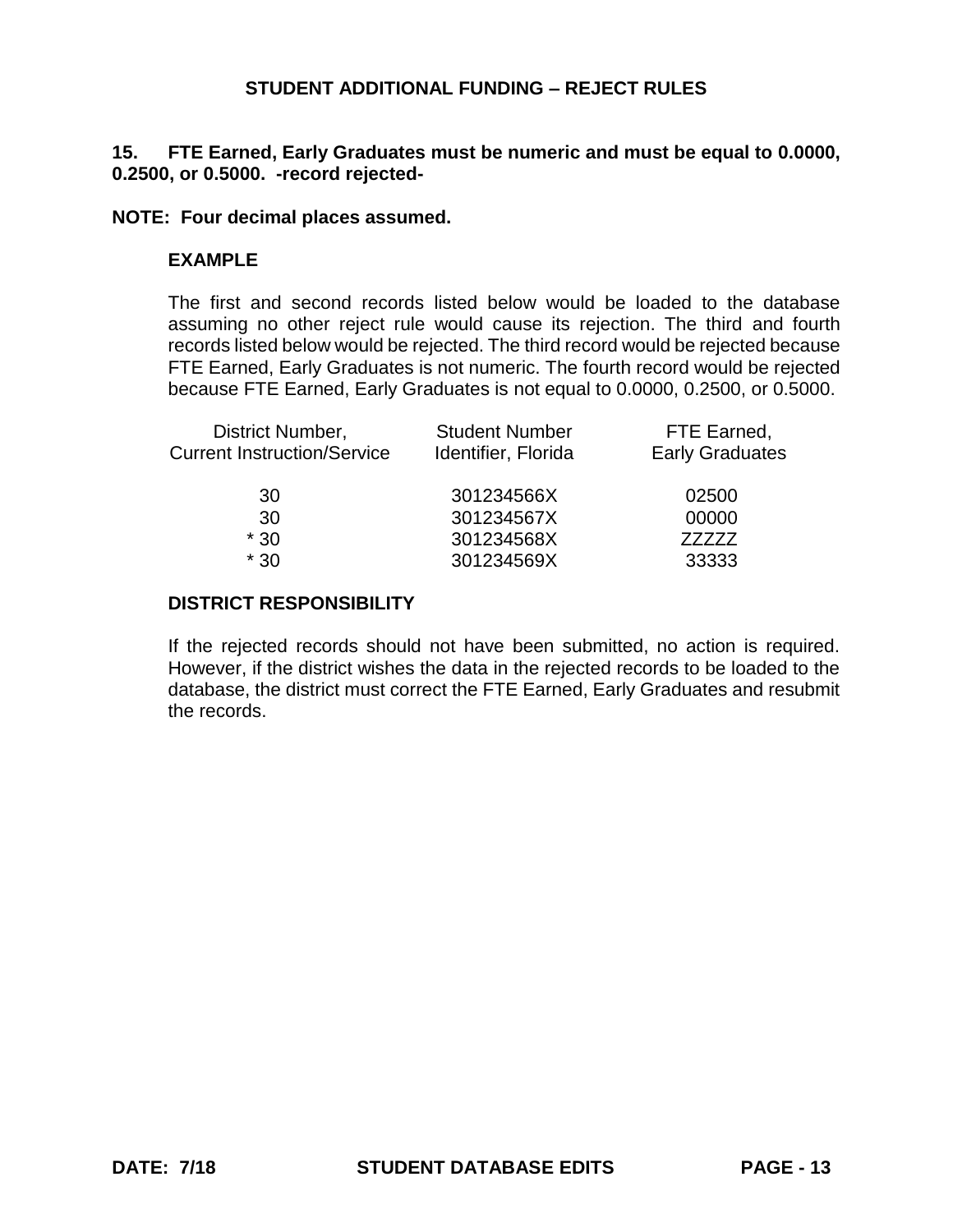### **16. Florida Education Identifier (FLEID) is alphanumeric and must be entered as "FL" in the first 2 positions followed by twelve numeric digits. No blanks, spaces or all zeros for the twelve numeric digits are allowable. -record rejected-**

### **EXAMPLE**

The first two records listed below would be loaded to the database assuming no other reject rule would cause their rejection. The third record would be rejected because the Florida Education Identifier (FLEID) is not a valid FLEID.

| District Number,<br><b>Current Enrollment</b> | <b>Student Number</b><br>Identifier, Florida | <b>Florida Education</b><br><b>Identifier</b> |
|-----------------------------------------------|----------------------------------------------|-----------------------------------------------|
| 01                                            | 012345677X                                   | FL340945895734                                |
| 01                                            | 012345678X                                   | FL004583948567                                |
| * በ1                                          | 012345679X                                   | FL000000000000                                |

# **DISTRICT RESPONSIBILITY**

If the rejected record should not have been submitted, no action is required. However, if the district wishes the data in the rejected record to be loaded to the database, the district must correct the Florida Education Identifier and resubmit the record for processing.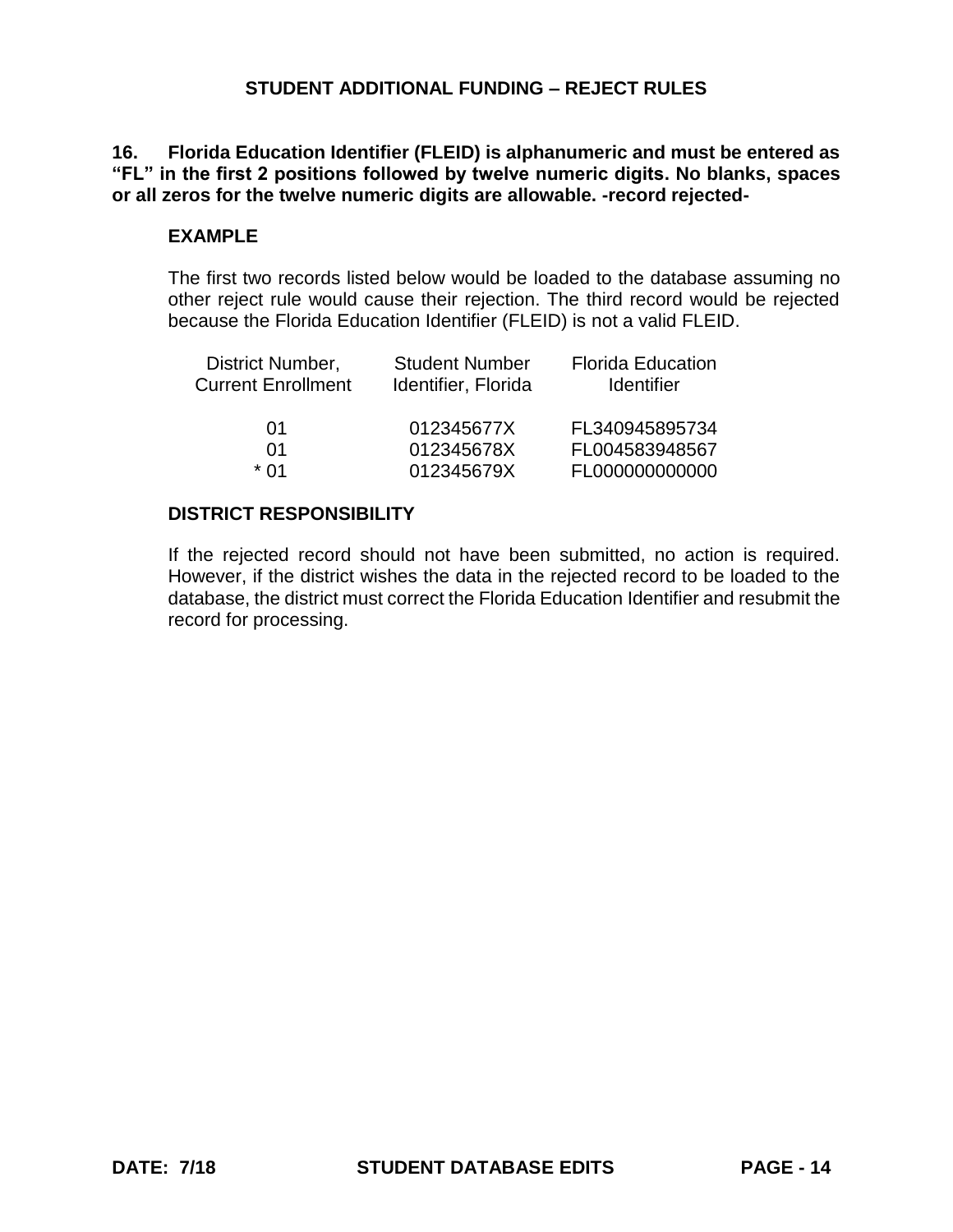# **17. District Number, Current Enrollment must be numeric and in the range 01-68 or 71-75. -record rejected-**

### **EXAMPLE**

The first two records listed below would be loaded to the database assuming no other reject rule would cause their rejection. The third record would be rejected since the District Number, Current Enrollment is not in the appropriate range.

| District Number,<br><b>Current Enrollment</b> | <b>Student Number</b><br>Identifier, Florida |
|-----------------------------------------------|----------------------------------------------|
| 01                                            | 012345677X                                   |
| 01                                            | 012345678X                                   |
| ^∩ *                                          | 012345679X                                   |

### **DISTRICT RESPONSIBILITY**

If the rejected record should not have been submitted, no action is required. However, if the district wishes the data in the rejected record to be loaded to the database, the district must correct the District Number, Current Enrollment and resubmit the record.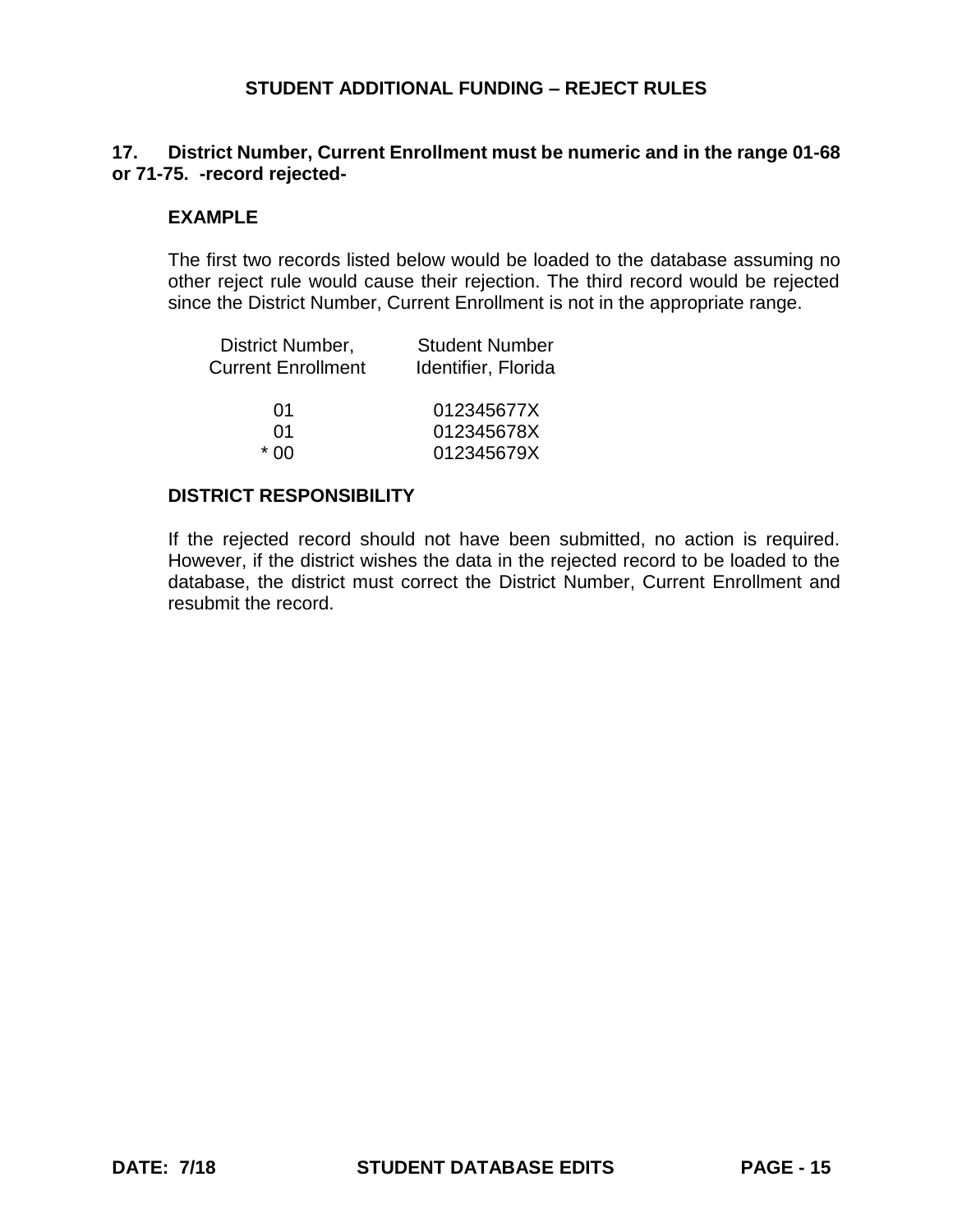**18. Each Student Additional Funding record must be unique based on District Number, Current Instruction/Service; School Number, Current Instruction/Service; Student Number Identifier, Florida; Survey Period Code and School Year. –first record accepted, all other duplicate records rejected-**

# **EXAMPLE**

The first and third records listed below would be loaded to the database assuming no other reject rule would cause their rejection. The second record would be rejected because it is a duplicate (same District Number, Current Instruction/Service; Student Number Identifier, Florida; Survey Period Code and School Year) of the first record.

| <b>District</b> | School       |                |        |        |
|-----------------|--------------|----------------|--------|--------|
| Number,         | Number,      | <b>Student</b> |        |        |
| Current         | Current      | <b>Number</b>  | Survey |        |
| Instruction/    | Instruction/ | Identifier,    | Period | School |
| Service         | Service      | Florida        | Code   | Year   |
|                 |              |                |        |        |
| 01              | 0381         | 123456780X     | 5      | ****   |
| $*01$           | 0381         | 123456780X     | 5      | ****   |
| $^{\circ}$      | 0250         | 429876546X     | 5      | ****   |
|                 |              |                |        |        |

\*\*\*\* = Valid fiscal year for data submission.

# **DISTRICT RESPONSIBILITY**

If the records accepted and loaded to the database are the correct ones no action is required. However, if the district wishes the data in the rejected record to be loaded to the database, the district must correct the rejected record and resubmit the record. The district must delete any invalid records.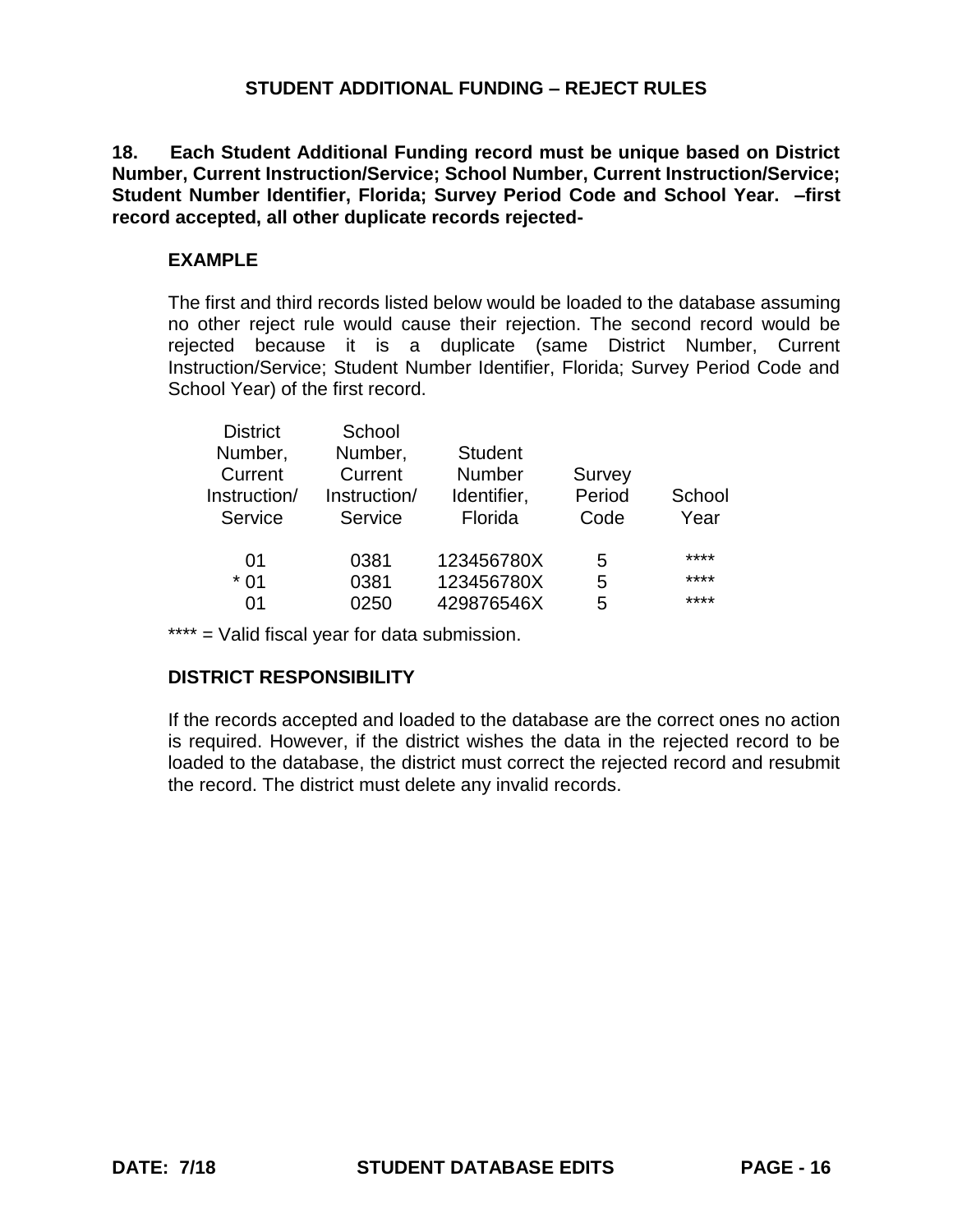### **19. If FTE Earned, Early Graduates is greater than zero, then District Number, Current Enrollment must match District Number, Current Instruction/Service. -record rejected-**

### **EXAMPLE**

The first record listed below would be loaded to the database assuming no other reject rule would cause their rejection. The second record would be rejected since the District Number, Current Instruction/Service and District Number, Current Enrollment does not match.

| District Number,<br>Current<br><b>Instruction/Service</b> | District Number,<br>Current<br>Enrollment | FTE Earned,<br><b>Early Graduates</b> |
|-----------------------------------------------------------|-------------------------------------------|---------------------------------------|
| 01                                                        | 01                                        | 0.2500                                |
| * በ2                                                      | በ1                                        | 0.2500                                |

### **DISTRICT RESPONSIBILITY**

If the rejected record should not have been submitted, no action is required. However, if the district wishes the data in the rejected record to be loaded to the database, the district must correct the rejected record and resubmit the record.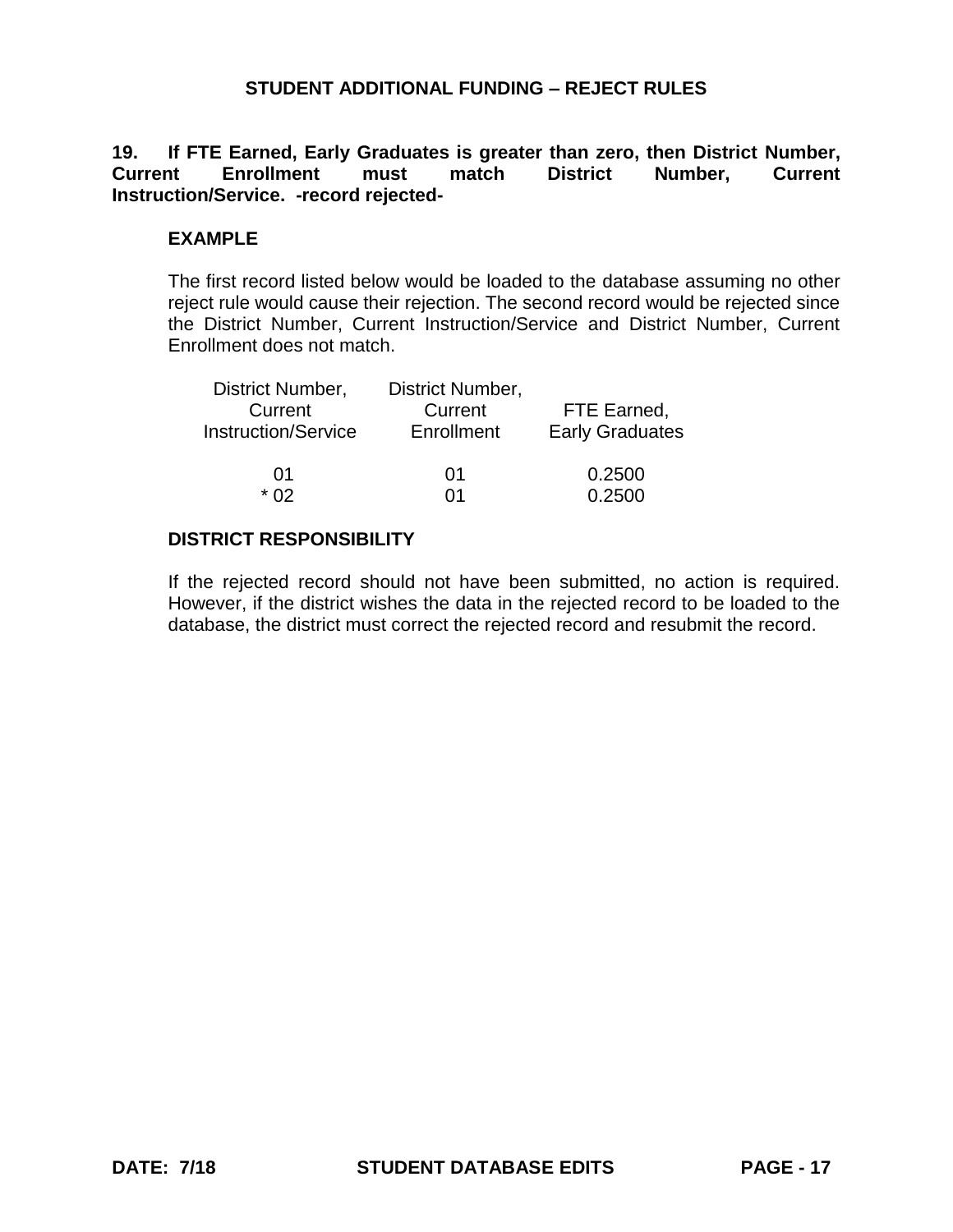# **STUDENT ADDITIONAL FUNDING – STATE VALIDATION RULES**

**40. If FTE Earned, Early graduates is greater than zero, then a Student End of Year Status record must exist and the Diploma Type on the Student End of Year Status record must be W06, WFT, or WRW. The records should match based on District Number, Current Enrollment; Student Number Identifier, Florida; Survey Period, and Year. –state validation–**

### **EXAMPLE**

The second and third records would cause a message to be generated because the FTE Earned, Early Graduates is greater than zero and the Diploma Type codes are not W06, WFT or WRW.

### *Student End of Year Status records*

| <b>District</b><br>Number,<br>Current<br>Enrollment | <b>Student</b><br>Number<br>Identifier,<br>Florida | Diploma<br><b>Type</b> |
|-----------------------------------------------------|----------------------------------------------------|------------------------|
| 36                                                  | 123456780X                                         | <b>W06</b>             |
| $*36$                                               | 223456780X                                         | W6A                    |
| $*36$                                               | 323456780X                                         | 777                    |

### *Student Additional Funding records*

| <b>District</b> | <b>Student</b> |                  |
|-----------------|----------------|------------------|
| Number,         | Number         | FTE Earned,      |
| Current         | Identifier,    | Early            |
| Enrollment      | Florida        | <b>Graduates</b> |
| 36              | 123456780X     | 0.2500           |
| $*36$           | 223456780X     | 0.2500           |
| $*36$           | 323456780X     | 0.2500           |
|                 |                |                  |

### **DISTRICT RESPONSIBILITY**

The district must review the Diploma Type codes and the FTE Earned, Early Graduates amounts and correct the items that are in error. The district must then resubmit the records.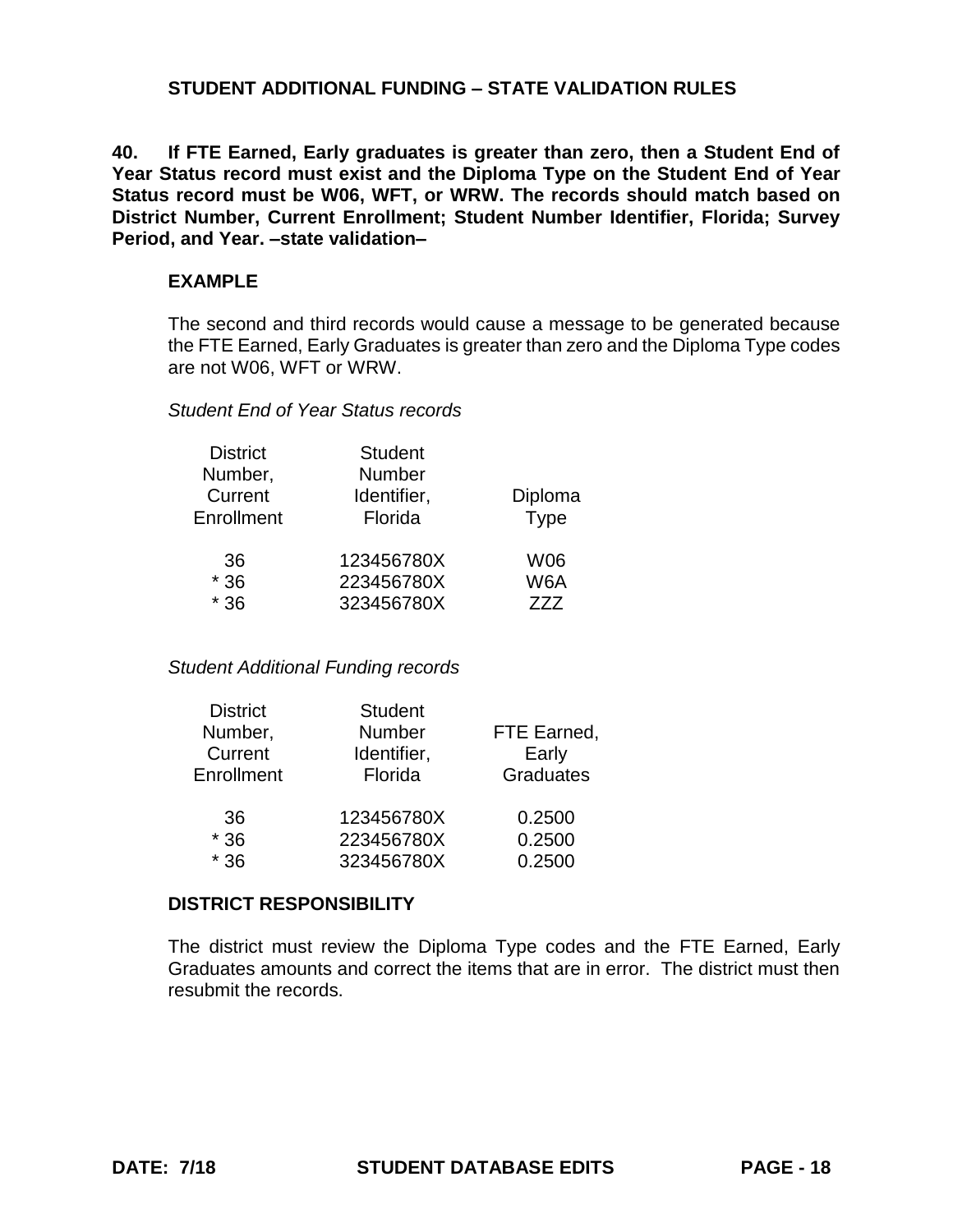**41. Each Student Additional Funding record must have a matching Student Demographic record based on District Number, Current Instruction/Service; Student Number Identifier, Florida; Survey Period Code and School Year. -state validation–**

### **EXAMPLE**

The Student Additional Funding record listed below which is marked with an asterisk would cause a message to be generated because it does not have a matching Student Demographic record.

### *Student Additional Funding records*

| <b>District</b>            | <b>Student</b> |        |      |
|----------------------------|----------------|--------|------|
| Number,                    | <b>Number</b>  | Survey |      |
| Current                    | Identifier,    | Period |      |
| <b>Instruction/Service</b> | Florida        | Code   | Year |
| 01                         | 123456780X     | 5      | **** |
| * 01                       | 223456780X     | 5      | **** |
| 71                         | 429876546X     | 5      | **** |

*Student Demographic records*

| <b>District</b>            | <b>Student</b> |        |      |
|----------------------------|----------------|--------|------|
| Number,                    | Number         | Survey |      |
| Current                    | Identifier,    | Period |      |
| <b>Instruction/Service</b> | Florida        | Code   | Year |
| 01                         | 123456780X     | 5      | **** |
| በ1                         | 429876546X     | 5      | **** |

\*\*\*\* = Valid fiscal year for data submission.

### **DISTRICT RESPONSIBILITY**

The district must delete the Student Additional Funding record or add a Student Demographic record to match the above key fields.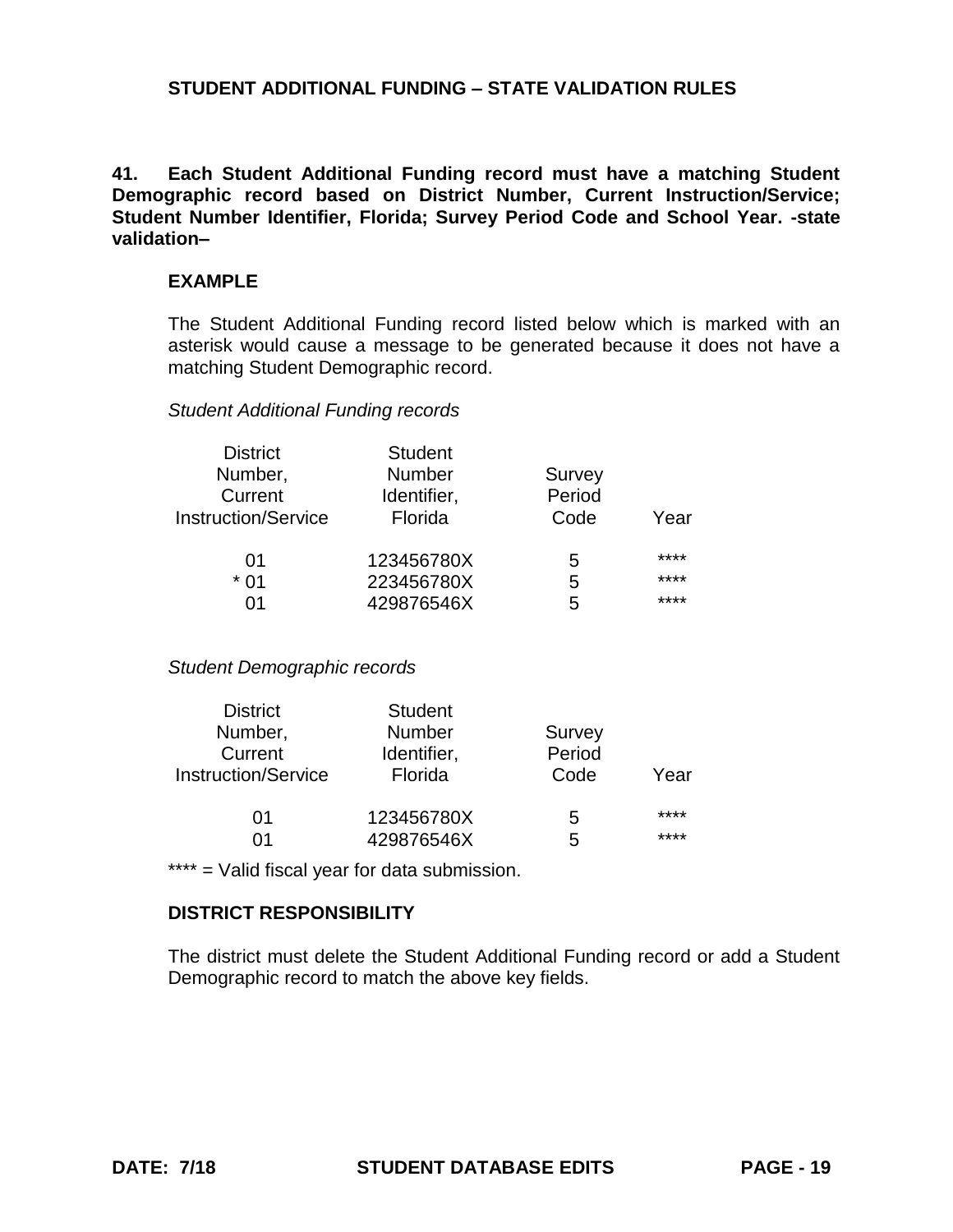**60. If the FTE amount is greater than zero for either of the following data elements:**

- **FTE Earned: Advanced International Certificate of Education Diploma**
- **FTE Earned: Advanced International Certificate of Education Score**

**then the student must have a Student Course Schedule record with a course number that matches a course identified in the Course Code Directory (AICE\_) as an Advanced International Certificate of Education (AICE) course in Surveys 2 or 3 of the current school year. The District Number, Current Instruction/Service and School Number, Current Instruction/Service on the Student Additional Funding format must match the Student Course Schedule record and either the Student Number Identifier, Florida on the Student Additional Funding format or the Student Number Identifier - Alias, Florida on the Student Demographic format must match the Student Number Identifier, Florida on the Student Course Schedule record.** 

#### **–exception report–**

### **EXAMPLE**

The first record listed below would pass this edit. The second record would not pass the edit because the FTE Earned: Advanced International Certificate of Education Score is greater than zero and the student does not have a Student Course Schedule record with a course number identified in the Course Code Directory for AICE courses in Surveys 2 or 3 of the current school year.

### *Student Additional Funding records*

| <b>District</b><br>Number,<br>Current<br><b>Instruction/Service</b> | <b>Student</b><br><b>Number</b><br>Identifier,<br>Florida | Survey<br>Period<br>Code | Year | FTF.<br>Earned<br><b>AICE</b><br>Score |
|---------------------------------------------------------------------|-----------------------------------------------------------|--------------------------|------|----------------------------------------|
| 36                                                                  | 123456780X                                                | 5                        | **** | 0.12                                   |
| $*36$                                                               | 223456780X                                                | 5                        | **** | 0.12                                   |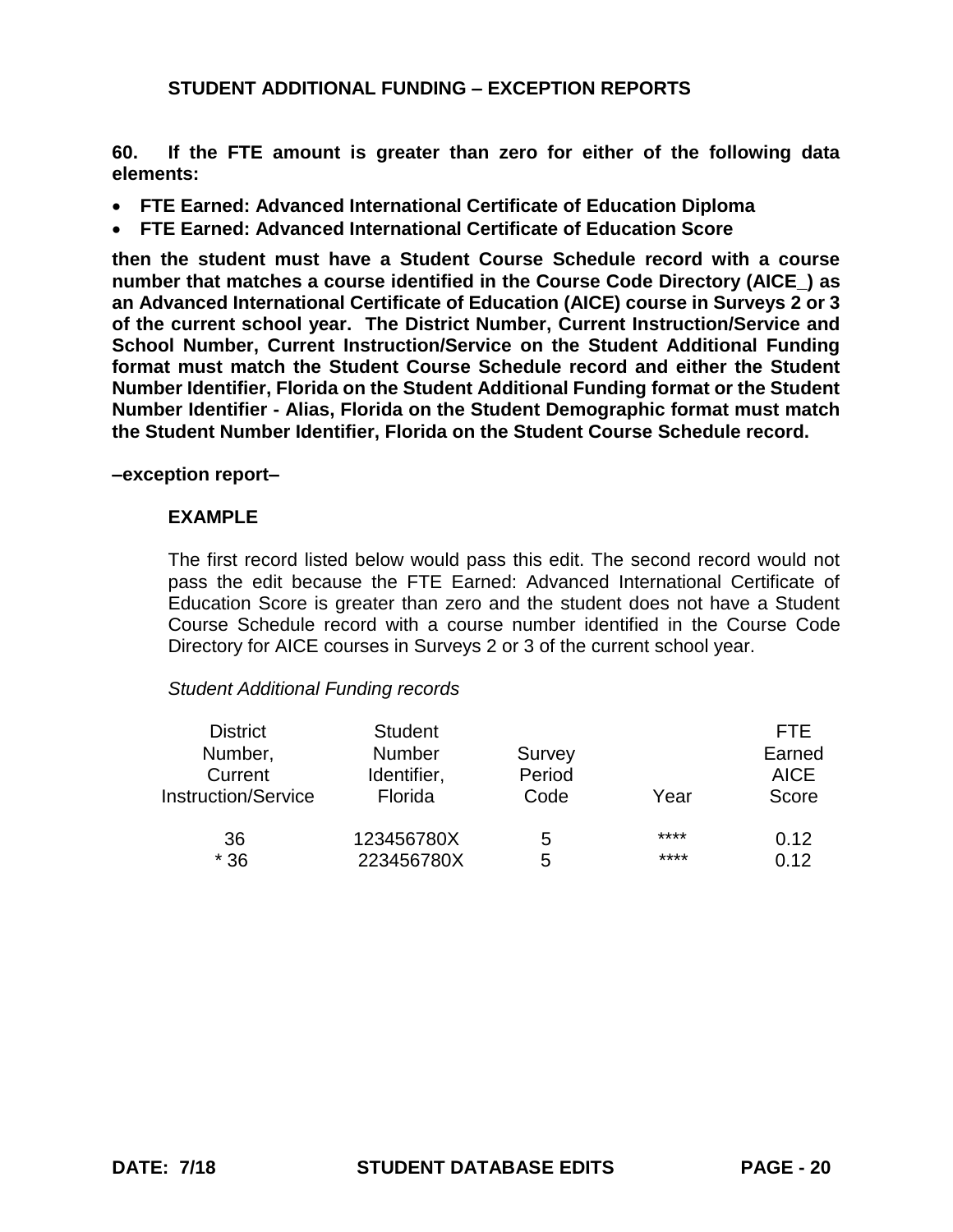| <b>District</b><br>Number,             | <b>Student</b><br><b>Number</b> | Survey |      | <b>Student Number</b><br><b>Identifier</b> |
|----------------------------------------|---------------------------------|--------|------|--------------------------------------------|
| Current                                | Identifier,                     | Period |      | Alias                                      |
| <b>Instruction/Service</b>             | Florida                         | Code   | Year | Florida                                    |
| 36                                     | 123456780X                      | 5      | **** | 1234567000                                 |
| $*36$                                  | 223456780X                      | 5      | **** | 3567901234                                 |
| <b>Student Course Schedule records</b> |                                 |        |      |                                            |
| <b>District</b>                        | <b>Student</b>                  |        |      |                                            |
| Number                                 | Number                          | Survey |      |                                            |

*Student Demographic records*

| <b>District</b>            | Student       |        |      |               |
|----------------------------|---------------|--------|------|---------------|
| Number,                    | <b>Number</b> | Survey |      |               |
| Current                    | Identifier,   | Period |      | Course        |
| <b>Instruction/Service</b> | Florida       | Code   | Year | <b>Number</b> |
|                            |               |        |      |               |
| 36                         | 123456780X    | ર      | **** | 1202360       |

\*\*\*\* = Valid fiscal year for data submission.

### **DISTRICT RESPONSIBILITY**

The district must verify that the student took an Advanced International Certificate of Education (AICE) course. If the student did not take an AICE course, then the district must correct the FTE Earned: Advanced International Certificate of Education Score on the Student Additional Funding record. If a Student Course Schedule record is missing from Surveys 2 or 3, the district must submit a Student Course Schedule record for the omitted AICE course.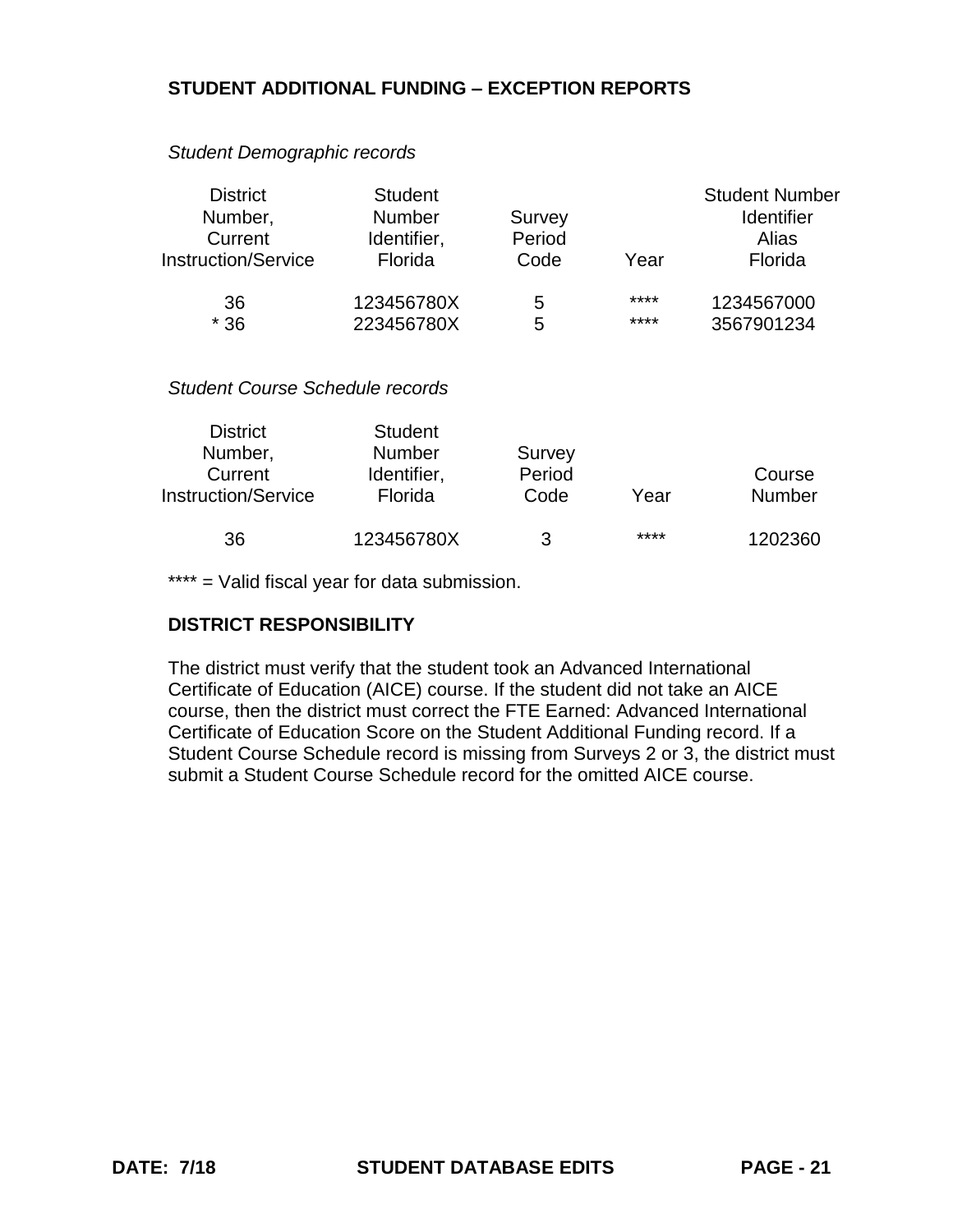**61. If the FTE amount is greater than zero for either of the following data elements:**

- **FTE Earned: International Baccalaureate Diploma**
- **FTE Earned: International Baccalaureate Score**

**then the student must have a Student Course Schedule record with a course number that matches a course identified in the Course Code Directory (IB\_) as an International Baccalaureate (IB) course in Surveys 2 or 3 of the current school year. The District Number, Current Instruction/Service and School Number, Current Instruction/Service on the Student Additional Funding format must match the Student Course Schedule record and either the Student Number Identifier, Florida on the Student Additional Funding format or the Student Number Identifier – Alias, Florida on the Student Demographic format must match the Student Number Identifier, Florida on the Student Course Schedule record.**

#### **–exception report–**

### **EXAMPLE**

The first record listed below would pass this edit. The second record would not pass the edit because the FTE Earned: International Baccalaureate Diploma is greater than zero and the student does not have a Student Course Schedule record with a course number identified in the Course Code Directory for IB courses in Surveys 2 or 3 of the current school year.

### *Student Additional Funding records*

| <b>District</b><br>Number,<br>Current<br><b>Instruction/Service</b> | <b>Student</b><br><b>Number</b><br>Identifier,<br>Florida | Survey<br>Period<br>Code | Year | FTE Earned:<br>International<br><b>Baccalaureate</b><br>Diploma |
|---------------------------------------------------------------------|-----------------------------------------------------------|--------------------------|------|-----------------------------------------------------------------|
| 36                                                                  | 123456780X                                                | 5                        | **** | 0.30                                                            |
| $*36$                                                               | 223456780X                                                | 5                        | **** | 0.30                                                            |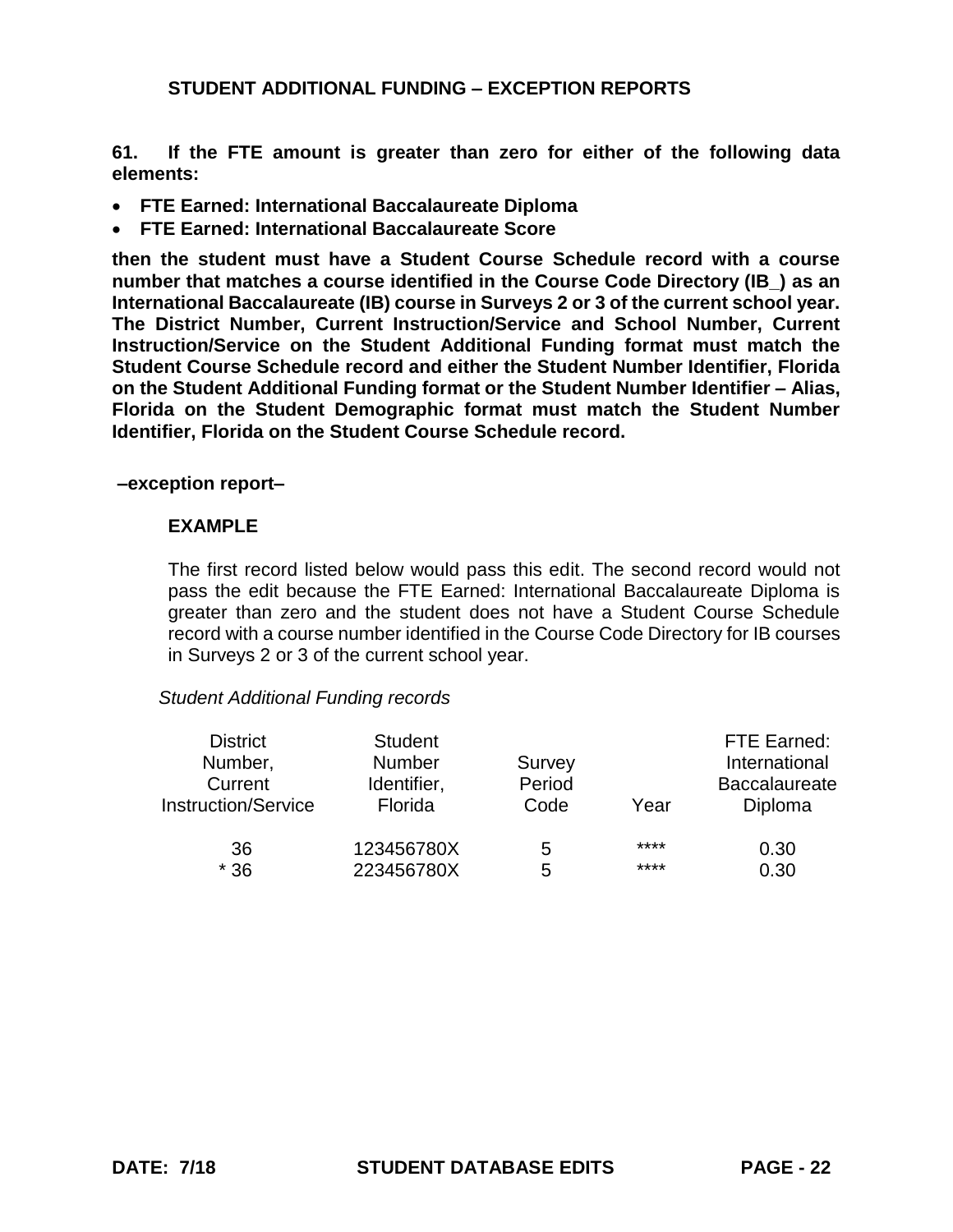#### *Student Demographic records*

| <b>District</b><br>Number,<br>Current<br><b>Instruction/Service</b> | <b>Student</b><br><b>Number</b><br>Identifier,<br>Florida | Survey<br>Period<br>Code | Year | <b>Student Number</b><br>Identifier,<br>Alias<br>Florida |
|---------------------------------------------------------------------|-----------------------------------------------------------|--------------------------|------|----------------------------------------------------------|
| 36                                                                  | 123456780X                                                | 5                        | **** | 1234567000                                               |
| $*36$                                                               | 223456780X                                                | 5                        | **** | 3567901234                                               |

### *Student Course Schedule Records*

| <b>District</b>            | <b>Student</b> |        |      |               |
|----------------------------|----------------|--------|------|---------------|
| Number,                    | <b>Number</b>  | Survey |      |               |
| Current                    | Identifier,    | Period |      | Course        |
| <b>Instruction/Service</b> | Florida        | Code   | Year | <b>Number</b> |
|                            |                |        |      |               |
| 36                         | 123456780X     | З      | **** | 0114860       |

\*\*\*\* = Valid fiscal year for data submission.

### **DISTRICT RESPONSIBILITY**

The district must verify that the student took an International Baccalaureate (IB) course. If the student did not take an IB course, then the district must correct the FTE Earned: International Baccalaureate Diploma on the Student Additional Funding record. If a Student Course Schedule record is missing from Surveys 2 or 3 the district must submit a Student Course Schedule record for the omitted IB course.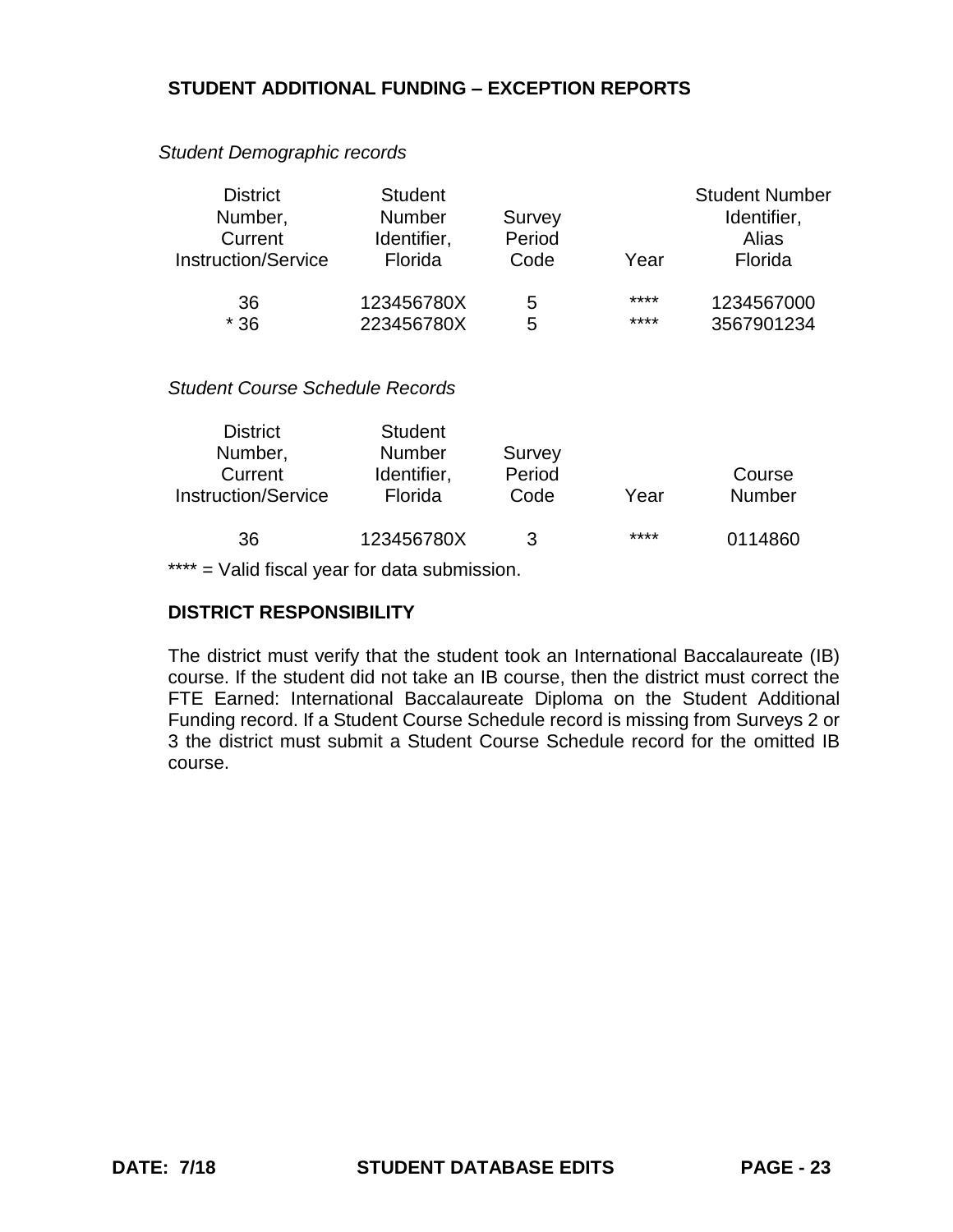**62. If the FTE Earned on College Entrance Examination Board Advanced Placement Test is greater than zero, and**

- **If District Number, Current Instruction/Service equals 01-68, or 72-75, then the student must have a Student Course Schedule record with a course number that matches a course identified in the Course Code Directory (AP\_) as an Advanced Placement (AP) course in Surveys 2 or 3 of the current school year, or**
- **If District Number, Current Instruction/Service equals 71 and School Number, Current Instruction Service equals 0300 or 0400 or 0801, then the student must have a Student Course Schedule record with a course number that matches a course identified in the Course Code Directory (AP\_) as an Advanced Placement (AP) course in Surveys 2, 3 or 4 of the current school year, or**
- **If District Number, Current Instruction is equal to 71 and School Number, Current Instruction/Service equal 0500 or, 0600, then the student must have a Student Course Schedule record with a course number that matches a course identified in the Course Code Directory (AP\_) as an Advanced Placement (AP) course in Surveys 1, 2, 3, or 4 of the current school year.**
- **The District Number, Current Instruction/Service and School Number, Current Instruction/Service on the Student Additional Funding format must match the Student Course Schedule record and either the Student Number Identifier, Florida on the Student Additional Funding format or the Student Number Identifier—Alias, Florida on the Student Demographic format must match the Student Number Identifier, Florida on the Student Course Schedule record.**

**- exception report -** 

# **EXAMPLE**

The first record listed below would pass this edit. The second record would not pass the edit because the FTE Earned: College Entrance Examination Board (CEEB) Advanced Placement Test is greater than zero and the student does not have a Student Course Schedule record with a course number identified in the Course Code Directory for AP course in Surveys 2 or 3 of the current school year.